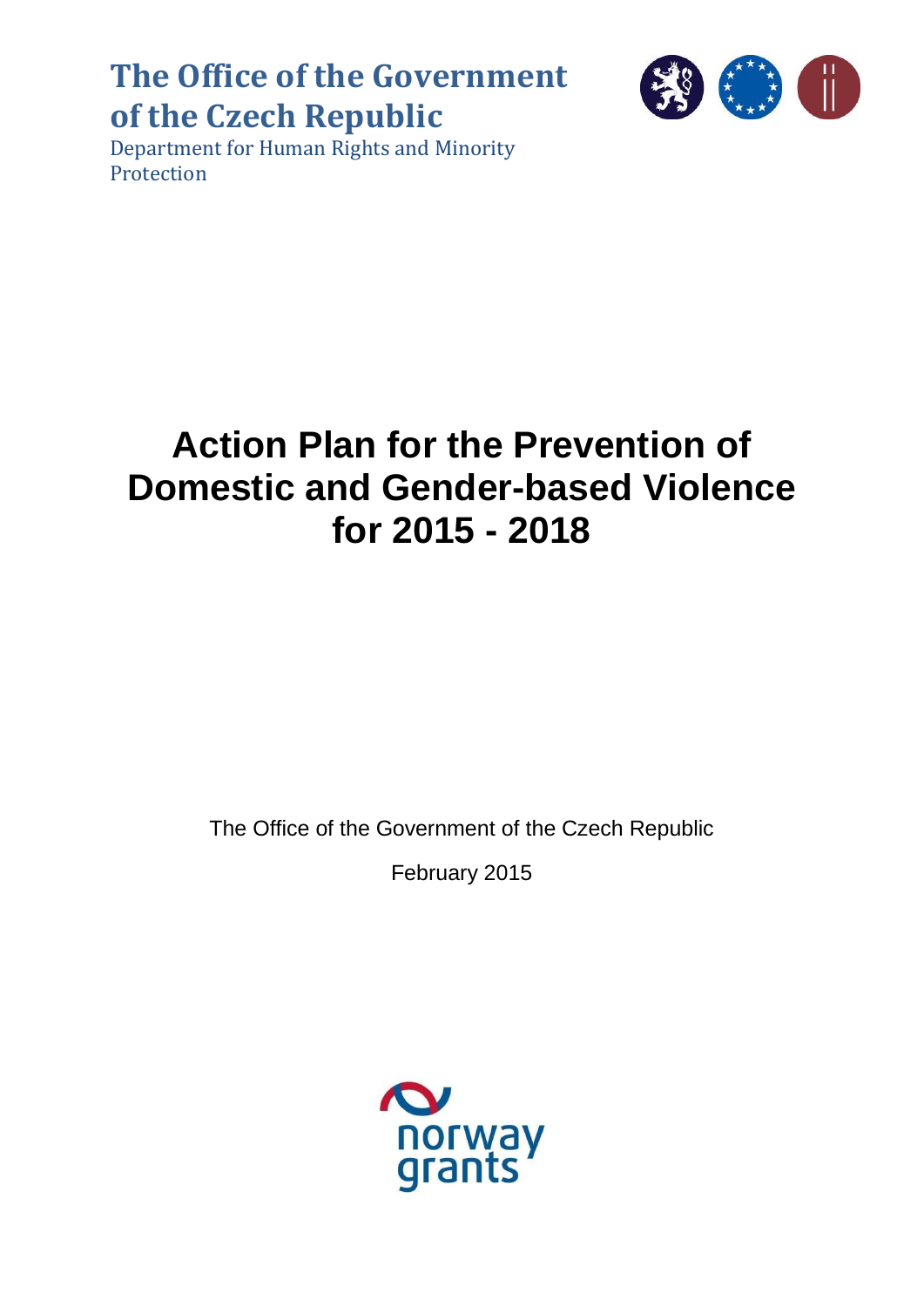## **Table of Contents**

| 2.2 Consequences of domestic and gender-based violence for the entire society 10 |  |
|----------------------------------------------------------------------------------|--|
|                                                                                  |  |
|                                                                                  |  |
|                                                                                  |  |
|                                                                                  |  |
| Area 1 Assisting persons endangered by domestic and gender-based violence 15     |  |
| Area 2 Children endangered by domestic and gender-based violence  18             |  |
|                                                                                  |  |
|                                                                                  |  |
|                                                                                  |  |
|                                                                                  |  |
|                                                                                  |  |

Supported by grant from Norway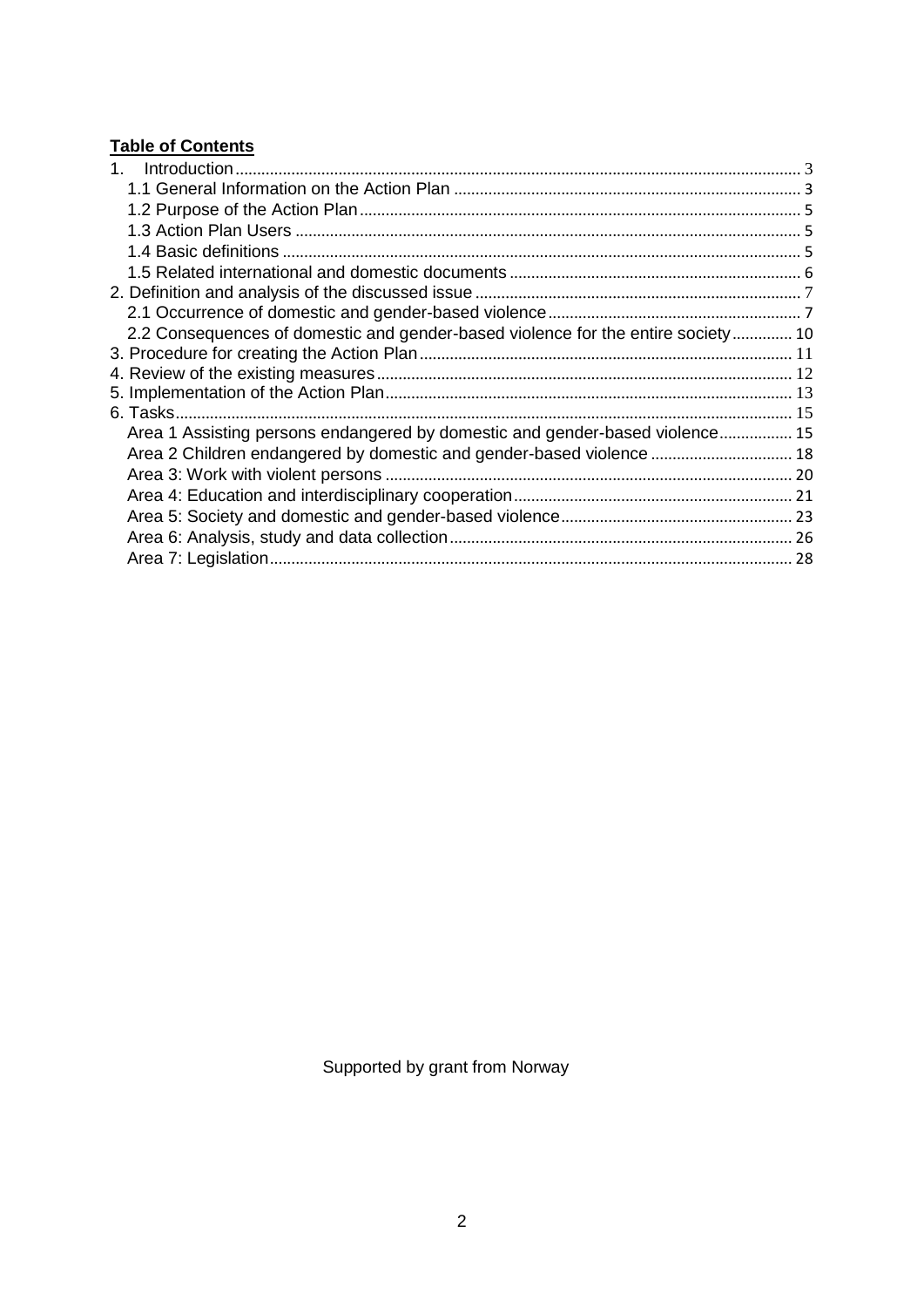## <span id="page-2-0"></span>**1. Introduction**

 $\overline{a}$ 

## <span id="page-2-1"></span>**1.1 General Information on the Action Plan**

Domestic and gender-based violence represent one of the most common forms of violation of human rights and interference with human dignity and integrity (for more information see Chapter 2.1). The Action Plan for the Prevention of Domestic and Gender-based Violence for 2015 - 2018 (hereinafter the "Action Plan") is the second separate strategic document prepared by the CR Government with regards to the prevention of domestic violence and gender-based violence. The Action Plan is a follow up of the National Action Plan for the Prevention of Domestic Violence for 2011 - 2014 (hereinafter the "Action Plan 2011 - 2014"). The task to prepare the Action Plan was assigned to the Minister of Human Rights, Equal Opportunities and Legislation and the Ministry of the Interior in the resolution of the Czech Government dated 8 January 2014 no. 31 and the resolution of the Czech Government dated 12 November 2014 no. 930.

The Action Plan is follows the area of Human Rights and Equality in the Programme Declaration of the CR Government dated February 2014 in which the Czech Government, inter alia, bound itself to eliminate gender-based violence. The Action Plan is also following the Government strategy for equality between women and men in the Czech Republic (hereinafter the "Strategy for Equality between Women and Men") approved by the resolution of the Czech Government dated 12 November 2014 no. 931. The Action Plan will enable implementation and further development of specific goals, stated in the section entitled "Dignity and Integrity of Women and Men" in the Strategy for Equality between Women and Men. In terms of implementation, the Action Plan is a document used for further development of the Strategy of Equality between Women and Men and it helps to fulfil this strategy.

Compared to the Action Plan 2011 - 2014, the focus of the Action Plan has widened to cover other forms of gender-based violence as defined by the Council of Europe Convention on preventing and combating violence against women and domestic violence. According to available statistics data, within the context of the Czech Republic this mostly regards rape, sexual abuse and stalking, and therefore the plan focuses on these forms of violence. Professional studies have been indicating that persons most threatened by domestic and gender-based violence are women. The Action Plan is based on gender-based approach to these forms of violence and recognises gender specific needs of women and men both in the role of the endangered person, but also in the role of the violent person. The intention of the Action Plan is to cover all forms of domestic and gender-based violence regardless of gender of the persons endangered by these forms of violence.

Domestic and gender-based violence is remaining to be a serious social problem. International studies on prevalence of domestic violence show that different forms of domestic violence are experienced during their lifetime by approximately every third woman and every fifth man (for more information see Chapter 2.1). Domestic and genderbased violence brings along serious negative social and economic impacts (for more information see Chapter 2.2). Due to efficient prevention of these types of violence and assistance to the persons involved, it is necessary for the Czech Government to adopt comprehensive strategic documents to enable a coordinated approach in the formulation, implementation and evaluation of relevant measures. The duty to adopt measures leading to prevention and combating domestic and gender-based violence also results from many international treaties, declarations and recommendations (for more information see Chapter 1.5). When drafting the Action Plan inspiration was drawn from the UN Handbook for National Action Plans on Violence against Women<sup>1</sup>, the Slovak National Action Plan

<sup>1</sup> Handbook for national action plans on violence against women. UN Women, 2012. Available at: [http://www.un.org/womenwatch/daw/vaw/handbook-for-nap-on-vaw1.pdf.](http://www.un.org/womenwatch/daw/vaw/handbook-for-nap-on-vaw1.pdf)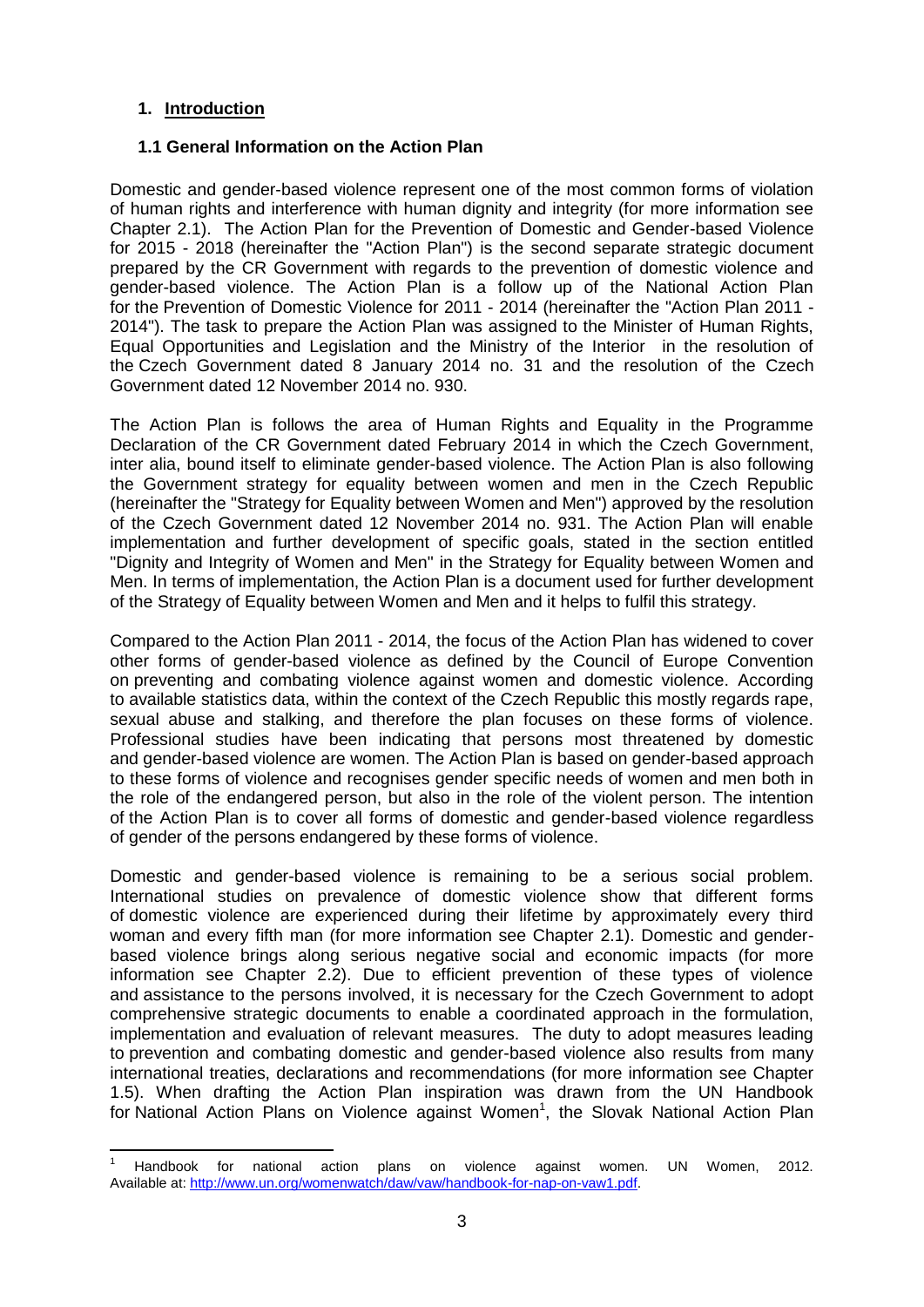for Prevention and Elimination of Violence against Women for 2014 - 2019<sup>2</sup>, the Norwegian Action Plan against Domestic Violence for  $2012<sup>3</sup>$  and the Norwegian Action plan to combat intimate partner violence for  $2014 - 2017$ .<sup>4</sup>

The Action Plan was developed by the Gender Equality Unit in the Human Rights Section of the Office of the Government of the Czech Republic (hereinafter the "Unit") in cooperation with the Committee for Prevention of Domestic Violence and Violence against Women (hereinafter the "Committee") which is the working body of the Government Council for Equal Opportunities for Women and Men (hereinafter the "Council"). The Committee associates specialists on domestic and gender-based violence from the public administration sector, NGOs, social services providers, the academic sphere, the Police force and the justice system. The wide expertise of the members of the Committee and the experience from the field when helping persons affected by domestic and gender-based violence and working with violent persons played a key role when working on the Action Plan (for definitions see Chapter 1.4). A list of members of the Committee and other persons involved in the preparation of the Action Plan is included in Chapter 3.

The Ministry of the Interior (as co-presenter) was also actively involved in the preparation of the Action Plan, together with the Norwegian organisation Alternativ til Vold (Alternative to Violence) that has had many years of experience with formulating action plans for the prevention of domestic violence in the Kingdom of Norway.<sup>5</sup> Cooperation with this organisation was enabled thanks to a project financed from the Norwegian funds, entitled "Gender-based Violence / Mainstreaming Gender Equality and Promoting Work-Life Balance" implemented by the Gender Equality Unit.

When drawing up the the Action Plan, the recommendations for the creation of strategic documents by the Czech Government were taken into account as stated in the Methodology for the Preparation of Public Strategies, adopted in the resolution of the Czech Government dated 2 May 2013 no. 318.

In total, the Action Plan includes 70 measures and it is divided into 7 strategic areas:

- 1. Assisting persons endangered by domestic and gender-based violence;
- 2. Children affected domestic and gender-based violence;
- 3. Work with violent persons;
- 4. Education and interdisciplinary cooperation;
- 5. Society and domestic and gender-based violence;
- 6. Analysis, studies and data collection;
- 7. Legislation.

During the implementation of individual measures of the Action Plan, the following crosssectional priorities will be taken into consideration:

- position of persons with disabilities:
- position of persons affected by social exclusion;
- position of seniors;

<sup>&</sup>lt;u>-</u><br><sup>2</sup>Available

at[:https://lt.justice.gov.sk/Attachment/Vlastnymat\\_doc.pdf?instEID=52&attEID=59764&docEID=331654&matEID=](https://lt.justice.gov.sk/Attachment/Vlastnymat_doc.pdf?instEID=52&attEID=59764&docEID=331654&matEID=6656&langEID=1&tStamp=20131007181553383) [6656&langEID=1&tStamp=20131007181553383](https://lt.justice.gov.sk/Attachment/Vlastnymat_doc.pdf?instEID=52&attEID=59764&docEID=331654&matEID=6656&langEID=1&tStamp=20131007181553383)

<sup>&</sup>lt;sup>3</sup> Action Plan against Domestic Violence 2012. Available

at[:http://www.regjeringen.no/pages/36783932/ActionPlan\\_DomesticViolence.pdf](http://www.regjeringen.no/pages/36783932/ActionPlan_DomesticViolence.pdf)

<sup>4</sup> Handlingsplan mot vold i nære relasjoner 2014-2017. Available at:

[https://www.regjeringen.no/nb/dokumenter/et-liv-uten-vold/id733697/.](https://www.regjeringen.no/nb/dokumenter/et-liv-uten-vold/id733697/)<br>5. Alternativ, til. Vold in a non governmentel, ond non profit ergenise

Alternativ til Vold is a non-governmental and non-profit organisation operating in the Kingdom of Norway, specialising in treatment of people endangered by domestic violence, offenders and working with families exposed to domestic violence. For more information on Alternativ til Vold in English, go to: [http://atv](http://atv-stiftelsen.no/engelsk)[stiftelsen.no/engelsk.](http://atv-stiftelsen.no/engelsk)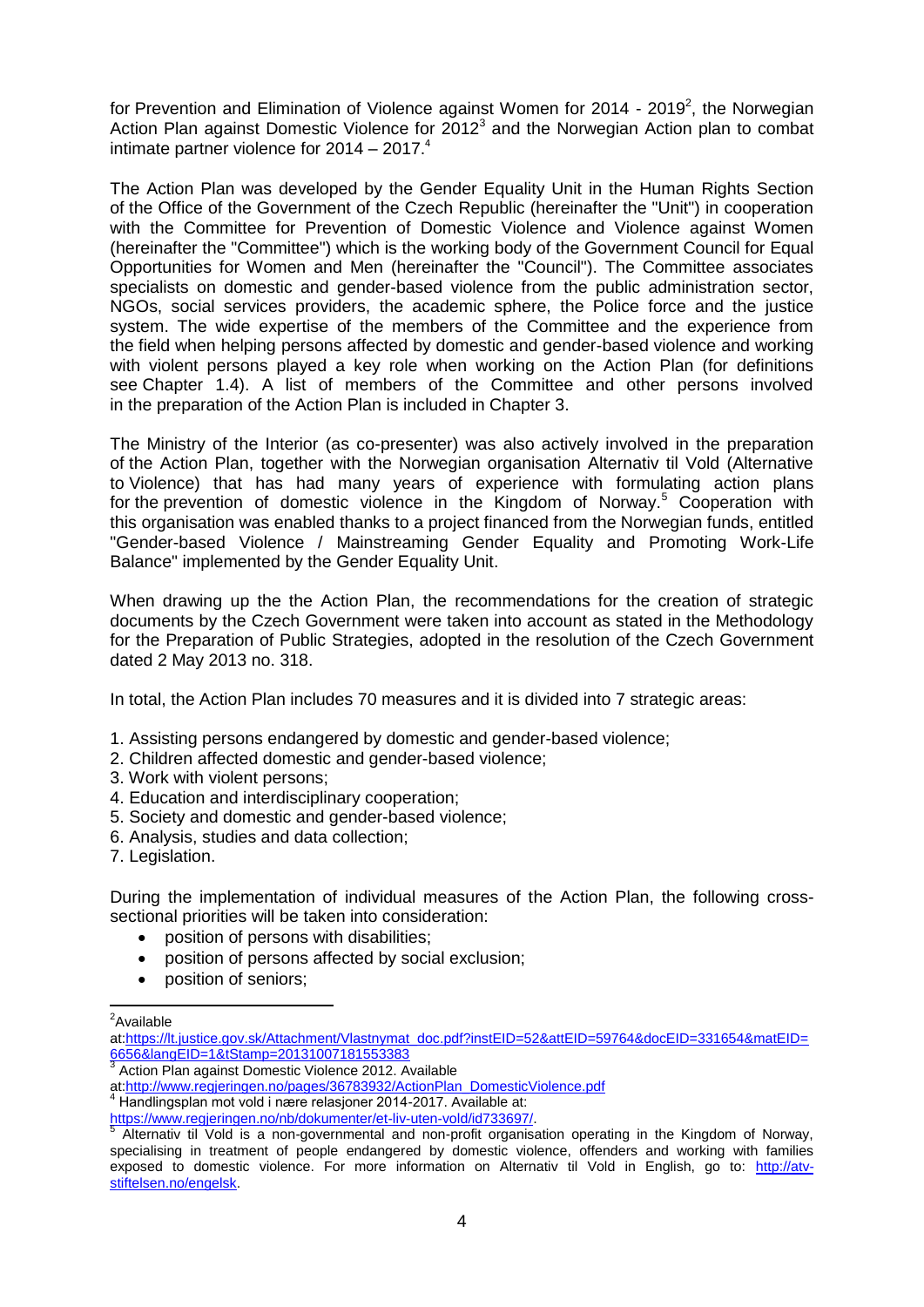- position of homeless people;
- position of the Romani people;
- position of migrants:
- position of other persons exposed to multiple discrimination.

## <span id="page-4-0"></span>**1.2 Purpose of the Action Plan**

The purpose of the Action Plan is to formulate, implement and coordinate a comprehensive system of measures by the Czech Government in the area of prevention and combating domestic and gender-based violence, and thus to decrease the occurrence of these forms of violence in the Czech society and to help people who are endangered by violence but also to help violent persons.

The implementation of measures stated in the Action Plan should lead to improvement of the current degree of protection of persons endangered by domestic and gender-based violence (including children living in families affected by domestic and genderbased violence), and to efficient prevention of this type of violence, to development of education in relevant professions in the area of domestic and gender-based violence, and to support of systematic work with violent persons.

## <span id="page-4-1"></span>**1.3 Action Plan Users**

The nature of the Action Plan, which is a strategic document of the Czech Government, shows that it is primarily intended for the relevant central bodies of the state administration to which it stipulates individual tasks for the period of 2015 - 2018. Furthermore, the Action Plan is intended for all organisations and social services providers working in the field of prevention and combating domestic and gender-based violence. The Action Plan is not setting tasks for these organisations; however it provides information on the priorities and planned measures of the Czech Government in this area. Similarly, the Action Plan will serve to regions and municipalities when formulating their own strategic social policy documents, including the prevention and combating domestic and gender based violence.

## <span id="page-4-2"></span>**1.4 Basic definitions**

Basic definitions correspond to their standard use in relevant international and domestic documents (see Chapter 1.5).

*Assisted contact between parents and children* - when a child meets a parent with whom it does not share the same household and with whom the child lost, for some reasons (longterm separation, domestic violence, other violence, divorce or separation in the family), contact. Assisted contact takes place in a safe, and for that purpose adopted environment, by specialised staff from organisations that are authorised to provide social and legal protection of children. The aim of the assisted contact is to support relationships between parents and children so that children can easily enforce their rights to having both parents. During these interventions potential risks of the meetings for the child are named and monitored, and benefits of the meetings for a healthy development of children are clearly prioritised.

**Domestic violence** - all acts of physical, sexual, psychological, economic and other forms of violence occurring in families, or households, between former or existing spouses, partners or close persons regardless if the violent person shares, or has shared the same household with the person affected the violence.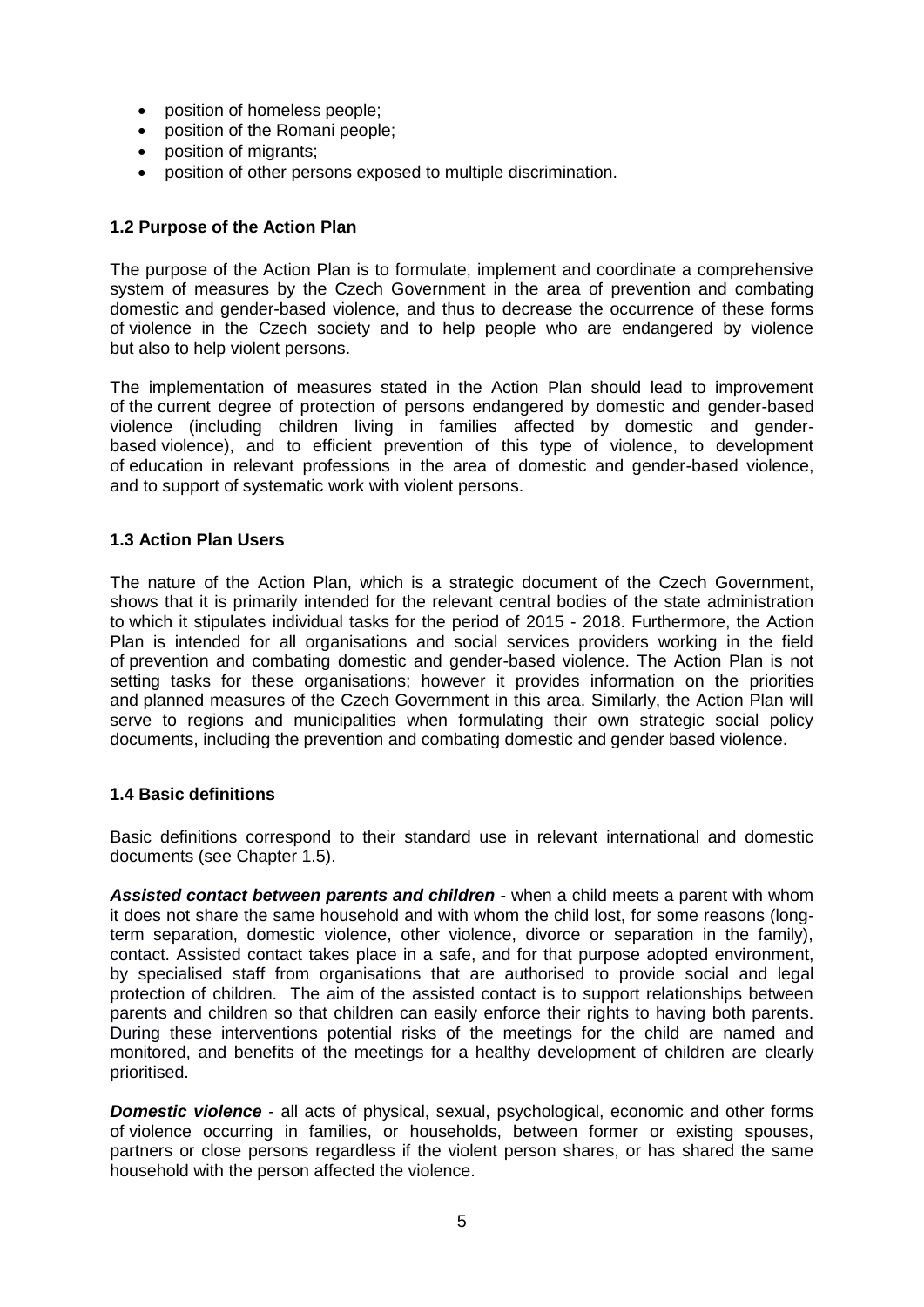*Gender* - definition referring to socially and culturally subjected and construed differences between women and men which are historically and locally changeable. It does not refer to innate and unchanging characteristics of women and men but it reflects the actual status of social relationships between women and men. As such, gender stands in contrast to biological differences between women and men.

Gender-based violence - all acts of physical, sexual, psychological, economic<sup>6</sup> or other forms of violence targeted at women because they are women, or at men for reasons that they are men, or acts of violence which inadequately affects women or men.

*Gender stereotypes* - simplified and prejudiced ideas about traits, opinions and roles of women and men in the society, at work and family. Generalisation of male and female characteristics can often lead to disadvantaging those whose behaviour stands out from the given stereotype (e.g. pressure on boys and men who are interested in "female activities").

*Violent person* - a person who commits some types of domestic or gender-based violence.

**Person affected by domestic or gender-based violence** - a person who faces some type of violence, including children living in families facing domestic or gender-based violence.

*Secondary victimisation* - process during which the person endangered by domestic or gender-based violence is overly exposed to psychological stress in connection to investigation of such violence, in connection to providing information about the violence, or in connection to receiving help from different parties.

**Sexual violence** - any type of sexual behaviour including attempts to have a sexual relationship, undesirable sexual comments and propositions, acts leading to human trafficking or otherwise aimed against the sexuality of a human being, using pressure. In most cases, sexual violence uses sexuality as a power tool.

## <span id="page-5-0"></span>**1.5 Related international and domestic documents**

 $\overline{\phantom{a}}$ 

The Action Plan follows on many documents adopted at the European and international level. These are human rights conventions and strategic documents on equality between women and men, and also more specific documents including specific recommendations for the area of prevention and combating of domestic and gender-based violence.

In terms of formulation of measures stated in the Action Plan, the following documents were most relevant:

- UN Convention on the Elimination of All Forms of Discrimination against Women and the General Recommendations of the UN Committee on the Elimination of Discrimination against Women no. 19;
- the Beijing Declaration and Platform for Action adopted on the 5th World Conference on Women in 1995;
- Resolution of the UN General Assembly dated 31 January 2001 to eliminate all forms of violence against women (A/RES/55/68);
- Resolution of the UN General Assembly dated 20 December 2004 to eliminate all forms of violence against women (A/RES/59/167);

<sup>6</sup> Economic violence includes behaviour, aiming to control abilities of an affected person to acquire and use economic resources, which threatens the economic standing of the affected person and his/her potential for selfsufficiency.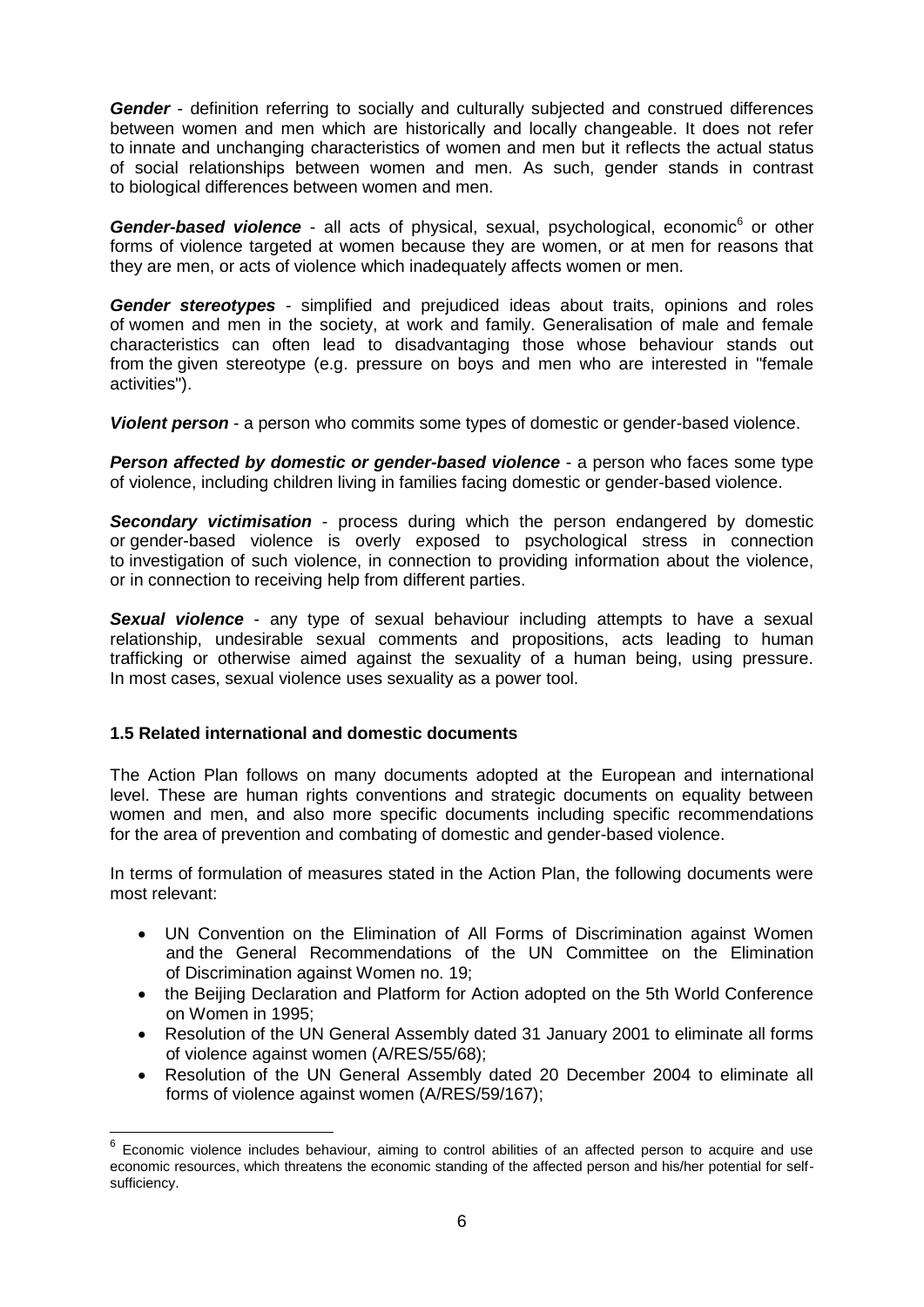- Resolution of the UN General Assembly dated 18 December 2007 to eliminate rape and all other forms of sexual violence and its demonstrations, including conflict and related situations (A/RES/62/134);
- Agreed conclusions of the UN Commission on the Status of Women dated 15 March 2013 to eliminate and prevent all forms of violence against women and girls;
- Recommendation of the Committee of Ministers of the Council of Europe Rec(2002)5 to protect women against violence;
- Conclusions of the EU Council to Combat Violence against Women and the Provision of Support Services for Victims of Domestic Violence;
- Conclusions of the EU Council to prevent and eliminate all forms of violence against women and girls, including female circumcision dated 5 and 6 June 2014.

The Action Plan also responds to concluding observations of the UN Committee on the Elimination of Discrimination against Women from 2010 addressed to the Czech Republic. Another international document which the Action Plan draws inspiration from is the Council of Europe Convention on preventing and combating violence against women and domestic violence (hereinafter the "Istanbul Convention") which was opened for signature in May 2011. The Istanbul Convention determines general standards for the prevention of violence and assistance to affected persons. The Czech Republic has not yet signed the Istanbul Convention. The Action Plan does not anticipate potential acceptance of the Action Plan by the Czech Republic.

The measures stated in the Action Plan follow up the following domestic documents:

- National Action Plan for Positive Aging for 2013 2017
- National Strategy for Combating Human Trafficking in the Czech Republic for 2012 -2015
- Social Inclusion Strategy;

 $\overline{a}$ 

- Strategy for Combating Social Exclusion for 2011 2015;
- Roma Integration Concept 2010 2013;
- National Plan for the Promotion of Equal Opportunities for Persons with Disabilities for 2010 - 2014;
- Updated Concept for the Integration of Foreign Nationals;
- Concept for Preventing and Tackling Homelessness Issues in the Czech Republic until 2020;
- Action Plan for fulfilling the National Strategy for protection of children's rights 2012-2015.

## <span id="page-6-0"></span>**2. Definition and analysis of the discussed issue**

## <span id="page-6-1"></span>**2.1 Occurrence of domestic and gender-based violence**

In most cases, domestic violence is repeated, long-term and cyclical, alternatively it can escalate. Usually, the roles of the person endangered and the violent person are clearly divided. A specific feature of domestic violence is that it is not public. Domestic violence is targeted at close family members (the affected person can be a spouse, partner, child, parent, grandparent or sibling). Domestic violence takes many forms - it can be physical, psychological, sexual, economic or other, or their combination.<sup>7</sup> Physical and psychological violence takes many different forms; studies show that the consequences of all forms can be severe.

 $^7$  See the National Action Plan for Prevention of Domestic Violence and Violence against Women for 2011 – 2014, approved by the resolution of the Czech Government dated 14 April 2011 no. 262.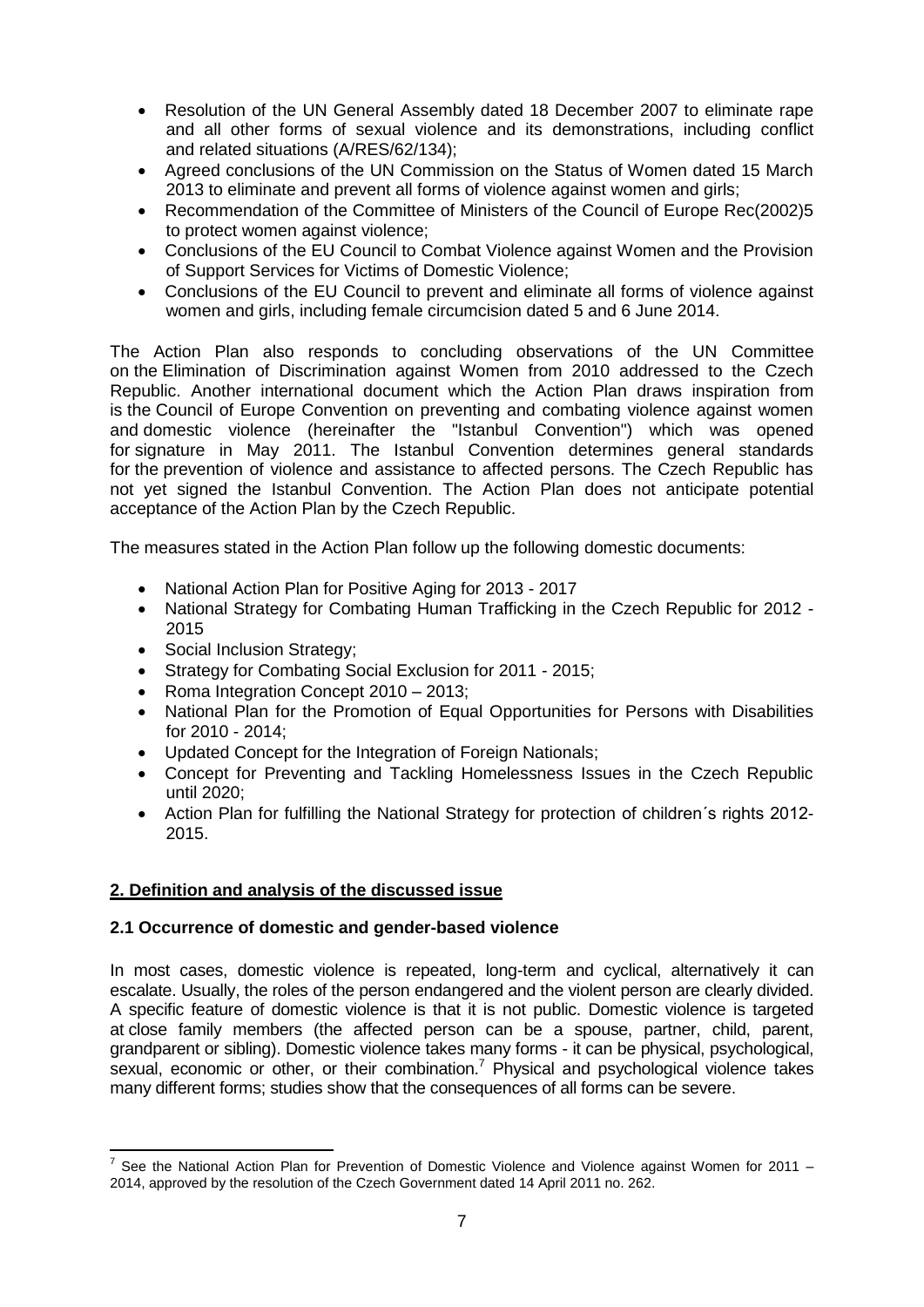In most cases, sexual violence uses sexuality as a power tool. The definition of sexual violence indicates that there are many forms of such violence, including rape, sexual harassment, sexual abuse, forced marriage and sexual exploitation.<sup>8</sup> In specialist literature the reasons for sexual violence are usually divided into several levels: a) individual (e.g. biological factors and personal history), b) relationships (e.g. relationships with close ones), c) community (factors connected to the context of social relationships - e.g. schools, workplaces, neighbourhood etc.) and d) the whole society (e.g. cultural, religious, gender equality).<sup>9</sup>

International and Czech studies of prevalence of domestic and gender-based violence show that the occurrence of these types of violence is very high. With regards to these studies it is shown that these forms of violence which result in criminal or offence proceedings only represent the tip of the iceberg. For instance, it is estimated that only 5-10% of rapes are reported. <sup>10</sup>

According to the research of the World Health Organisation from 2013, 35% of women experienced some form of physical or sexual intimate partner violence and non-partner sexual violence.<sup>11</sup> According to this research, women who have been affected by some form of domestic and gender-based violence have significantly more health problems - e.g. they more than twice as likely to suffer from depression. A Swedish prevalence study from 2014 confirms the correlation between being exposed to sexual violence in adulthood and the risk of development of posttraumatic stress disorder, self-injury, alcohol abuse, worse health condition, psychosomatic difficulties and an increased risk of myocardial infarction.<sup>12</sup>

Fundamental Rights Agency (hereinafter "FRA") made the biggest comparative study so far on the prevalence of domestic and gender-based violence in EU countries. Study entitled Violence against Women: an EU-wide survey was conducted using a sample of 1,400 women in each EU country using standardised methodology. Among other, the study showedthat 32% of women experienced physical or sexual violence in the Czech Republic (EU average is 33%). According to this research 9% of women in the Czech Republic experienced stalking (the EU average is 18%), 12% suffered sexual abuse (EU average is 12%) and 5% were raped (EU average is  $5\%$ ).

Czech research also indicates a similar degree of occurrence of these types of violence according to the research of the Czech Academy of Sciences, approximately 38% of women experienced some form of violence inflicted on them by their partners.<sup>14</sup> According to the research of non-profit organisation proFem, 40% of women experienced physical or sexual violence inflicted on them by their partner.<sup>15</sup> A research on occurrence

<sup>-&</sup>lt;br>8 See Kutálková, P., Kobová, L.: Sexual violence: Why is nobody asking?. 2014. Available at: [http://www.rozkosbezrizika.cz/ke-stazeni/soubory/publikace-sexualni-nasili-proc-se-nikdo](http://www.rozkosbezrizika.cz/ke-stazeni/soubory/publikace-sexualni-nasili-proc-se-nikdo-nepta/stahnout)[nepta/stahnout.](http://www.rozkosbezrizika.cz/ke-stazeni/soubory/publikace-sexualni-nasili-proc-se-nikdo-nepta/stahnout)

<sup>&</sup>lt;sup>9</sup> See ibid.

<sup>&</sup>lt;sup>10</sup> See theMinistry of the Interior Research Study: A Gap or A Chasm? Attrition in Reported Rape Cases. 2005. Available at: the contract of the contract of the contract of the contract of the contract of the contract of the contract of the contract of the contract of the contract of the contract of the contract of the contract of

[http://webarchive.nationalarchives.gov.uk/20110314171826/http://rds.homeoffice.gov.uk/rds/pdfs05/hors293.pdf.](http://webarchive.nationalarchives.gov.uk/20110314171826/http:/rds.homeoffice.gov.uk/rds/pdfs05/hors293.pdf)

See WHO: Global and regional estimates of violence against women: prevalence and health effects of intimate partner violence and non-partner sexual violence. 2014. Available at[:http://apps.who.int/iris/bitstream/10665/85239/1/9789241564625\\_eng.pdf](http://apps.who.int/iris/bitstream/10665/85239/1/9789241564625_eng.pdf)

<sup>12</sup> See Lucas S., Andersson T., Heimer G.. Violence and Health in Sweden - A population-based study of women's and men's experiences of violence and correlations to health. Uppsala University. 2014.

<sup>&</sup>lt;sup>13</sup> See FRA: Violence Against Women: an EU-wide Survey. 2014. Available at: [http://fra.europa.eu/sites/default/files/fra-2014-vaw-survey-main-results-apr14\\_en.pdf.](http://fra.europa.eu/sites/default/files/fra-2014-vaw-survey-main-results-apr14_en.pdf)

Academy of Sciences CR International Research of Violence against Women, 2003. Available at: [http://studie.soc.cas.cz/upl/texty/files/200\\_04-](http://studie.soc.cas.cz/upl/texty/files/200_04-2%20opr%20zformatovany%20text%204%20pro%20tisk.pdf)

<sup>2%20</sup>opr%20zformatovany%20text%204%20pro%20tisk.pdf

<sup>15</sup> See K. Kunc, et al.: Economic impacts of domestic violence in the CR. 2012. Available at: [http://www.profem.cz/shared/clanky/103/profem-studie2b-web\\_1.pdf.](http://www.profem.cz/shared/clanky/103/profem-studie2b-web_1.pdf)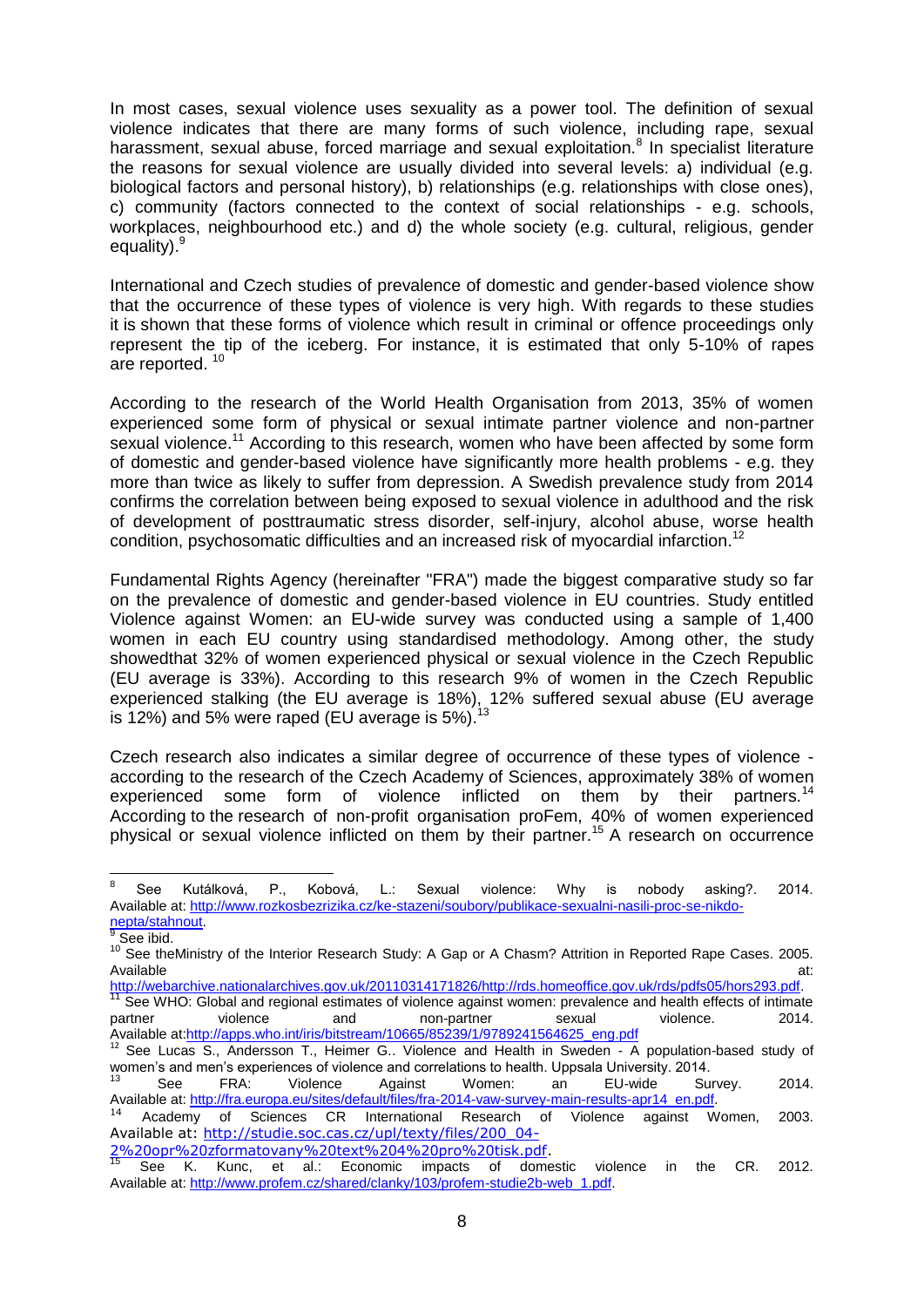of sexual violence at Czech universities brought interesting findings about different forms of gender-based violence, it showed that nearly 75% of female and male students experienced behavioural signs which correspond to the definition of sexual violence. However, when asked a direct question if they were sexually harassed, only 3% of students responded positively.<sup>16</sup> This fact shows lower social awareness of what sexual violence is. Similar problems have been identified by many international studies.<sup>17</sup> The research of the Sociological Institute of the Czech Academy of Sciences shows a high degree of occurrence of harassment at universities.<sup>18</sup> In terms of occurrence of sexual violence at workplace, we can refer to a research of the Sociological Institute of the Academy of Sciences from 2005 which shows that 13% of women and 4% of men experience serious forms of sexual abuse at workplace.<sup>19</sup>

ProFem has recently brought some interesting findings of the occurrence of domestic and gender-based violence in relationships of adolescent persons according to which 59% of teenagers encountered violent behaviour, mostly at school (46%), in partnership (32%) and family (32%). The research showed that most of teenagers (77%) who have encountered violent behaviour have not notified anyone.<sup>20</sup>

In terms of research of domestic violence on men, the specialist literature shows that men are also affected by domestic violence, both by other men or women.<sup>21</sup> With regards to serious forms of domestic violence such as severe forms of physical and sexual violence or stalking, we can identify a clear gender asymmetry (women represent 97% of victims). Gender asymmetry can also be identified in cases of sexual violence and it is also valid that most persons killed by their partners are women.<sup>22</sup> Although men are less affected by domestic violence, there are circumstances which make the prevention of domestic violence against men and assistance to endangered persons more complex. In particular the fact that domestic violence against men is less visible because the physical consequences are usually less severe. It is also significant that men more than women deny their role as a person endangered by domestic violence, and gender stereotypes play a major role here.<sup>23</sup>

Although research has been done on the prevalence of domestic and gender-based violence in the Czech Republic, carried out by scientific institutions and NGOs, the more complex knowledge of these forms of violence and their development is still not sufficient

 $\overline{\phantom{a}}$ 

<sup>&</sup>lt;sup>16</sup> See Pavlík, P., Smetáčková, I.: Sexual harassment at universities: Theory definitions, methodology, research results. 2011.

Available at[:http://sreview.soc.cas.cz/uploads/99c2c21a9ec6ae04d0e8b2e8a462d588fb3bcab3\\_SmetackovaPavli](http://sreview.soc.cas.cz/uploads/99c2c21a9ec6ae04d0e8b2e8a462d588fb3bcab3_SmetackovaPavliksoccas2011-2.pdf) [ksoccas2011-2.pdf](http://sreview.soc.cas.cz/uploads/99c2c21a9ec6ae04d0e8b2e8a462d588fb3bcab3_SmetackovaPavliksoccas2011-2.pdf)

See for example Kutálková, P., Kobová, L.: Sexual violence: Why is nobody asking?. 2014. Available at: [http://www.rozkosbezrizika.cz/ke-stazeni/soubory/publikace-sexualni-nasili-proc-se-nikdo](http://www.rozkosbezrizika.cz/ke-stazeni/soubory/publikace-sexualni-nasili-proc-se-nikdo-nepta/stahnout)[nepta/stahnout.](http://www.rozkosbezrizika.cz/ke-stazeni/soubory/publikace-sexualni-nasili-proc-se-nikdo-nepta/stahnout)

<sup>&</sup>lt;sup>18</sup> See Vohlídalová, M.: Sexual harassment at universities. A non-existing problem in the CR?. Gender, equal opportunities, research. 10 (2):20-28. Available at:

[http://www.genderonline.cz/uploads/b9b2849ecf3a1c5fea8c893521899f7eca485452\\_sexualni-obtezovani-na-](http://www.genderonline.cz/uploads/b9b2849ecf3a1c5fea8c893521899f7eca485452_sexualni-obtezovani-na-vs.pdf) $\underbrace{vs.pdf}_{19}$ 

See Sociology Institute of the Academy of Sciences: Harassment of women and men and sexual harassment in work relationships within the Czech system. 2005. Available at: [http://www.mpsv.cz/files/clanky/1699/obtezovani.pdf.](http://www.mpsv.cz/files/clanky/1699/obtezovani.pdf)

<sup>&</sup>lt;sup>20</sup> See H. Maříková, M. Špačková: Violence in relationships as seen by teenagers/-ek. 2014.

<sup>&</sup>lt;sup>21</sup> See the Faculty of Social Studies: Men and domestic violence, conference anthology. 2011. Available at[:http://www.nasilinamuzich.cz/wp-content/uploads/muzi.pdf](http://www.nasilinamuzich.cz/wp-content/uploads/muzi.pdf)

<sup>22</sup> See Čírtková, L.: Men as victims of domestic violence. Family and Law, no. 7/2010 or Stockl H., Devrines K., Rotstein A., Abrahams N., Campbell J., Watts Ch., Moreno C.G. The global prevalence of intimate partner homicide: a systematic review. Lancet 20<sup>th</sup> of june 2013.

 $^3$  See ibid.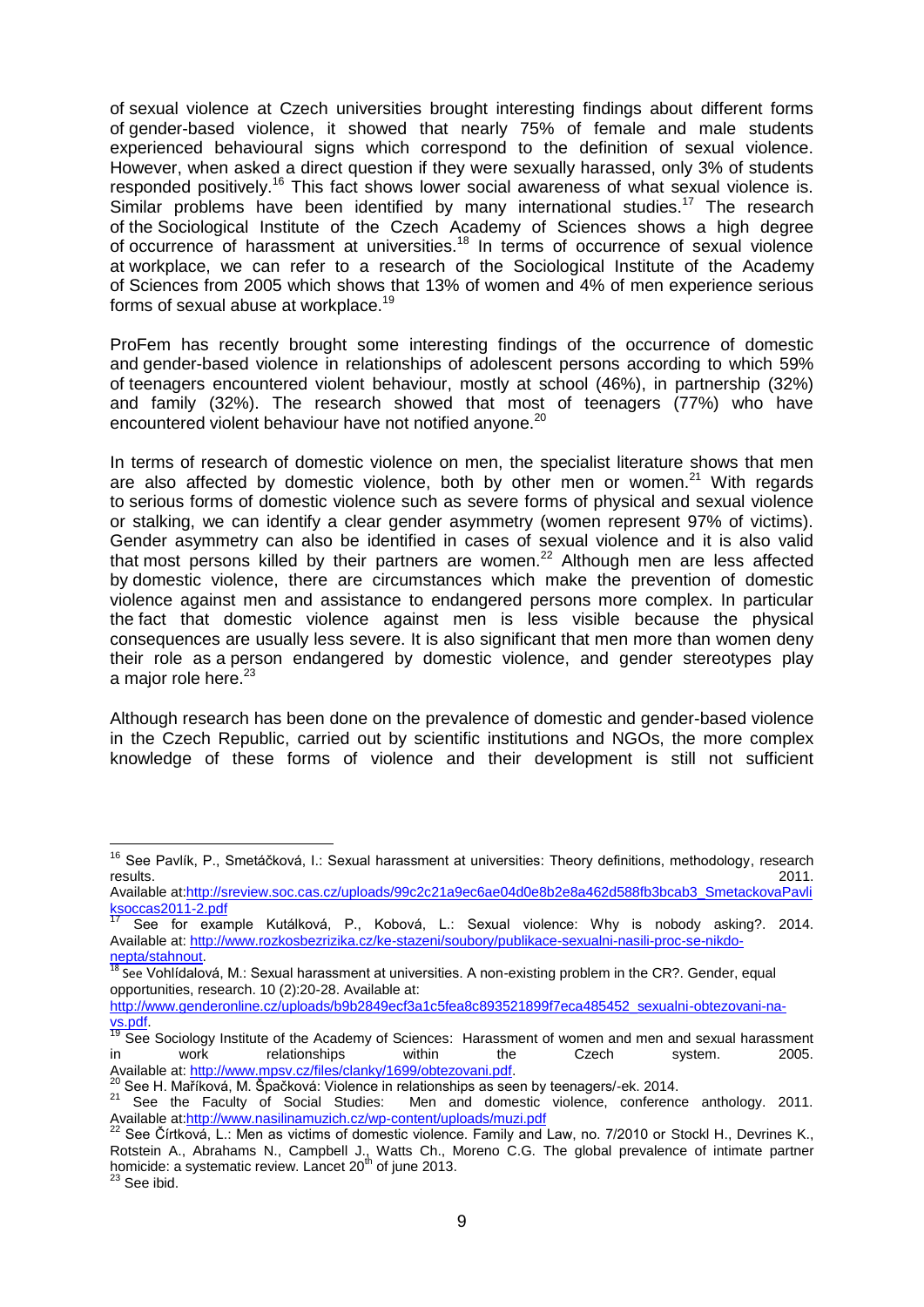at the national level.<sup>24</sup> In this context, the main problem is the fact that, compared to other countries, there is no systematic and regular collection of data in the Czech Republic on the prevalence of domestic and gender-based violence by the state administration. The current research, apart from several exceptions (such as the attitude of Romani women to domestic violence $^{25}$ ), does not usually focus on the occurrence of domestic and gender-based violence in marginalised groups of inhabitants or persons facing the risk of multiple discrimination. Limits of the research, due to insufficient knowledge base, is consequently reflected in the efficiency of relevant measures at national level. Due to this reason the Action Plan responds to the insufficient number of available studies and analysis (see Chapter 6 Area 6).

## <span id="page-9-0"></span>**2.2 Consequences of domestic and gender-based violence for the entire society**

As it has been already mentioned, domestic and gender based violence brings along severe negative consequences for individuals and the entire society. The research shows major negative economic consequences, including consequences for the labour market.

According to a study from 2006, Sweden loses 100 mio USD per annum (more than 2 billion CZK) as a result of lower work productivity caused by domestic violence.<sup>26</sup> Even more serious negative economic impacts are estimated by  $Spanish^{27}$  and French<sup>28</sup> studies from 2010 which estimate that the loss, resulting from negative impacts of domestic violence on the labour market, comes close to 990 mio USD (nearly 20 billion CZK), or 1,500 mio USD (more that 30 billion CZK).

In the Czech Republic a probe research of economic impacts of domestic violence was made in 2012 by a NGO proFEM. This study showed that the cost of tackling domestic violence costs the Czech state budget more than 1.3 billion CZK per annum; this is a very conservative estimate since the calculation does not include indirect cost connected to domestic violence. Negative economic impacts were researched in the following areas: operations by the police, public prosecutor´s offices, courts, offence proceedings, social services, unemployment benefits, health care, disability pension, health insurance.<sup>2</sup>

The results of international research also show major health impacts of domestic and gender-based violence on all types of persons endangered by this type of violence (in particular children growing up in families with presence of the domestic and genderbased violence).<sup>30</sup> The research shows a connection between experiencing domestic

 $\overline{\phantom{a}}$ 

<sup>&</sup>lt;sup>24</sup> For more information on the availability of data on occurrence of domestic violence, see Martinková, M., Slavětínská, V., Vlach, J.: Selected issues regarding domestic violence in the CR. Institute of Criminology and Social Prevention. 2014. Available at: [http://www.ok.cz/iksp/docs/414.pdf.](http://www.ok.cz/iksp/docs/414.pdf)

 $25$  For more information see Slovo 21: Research on the position of Romani women in the Czech Republic. 2014. Available

at: [http://www.slovo21.cz/images/dokumenty/DEF\\_VZKUM\\_O\\_POSTAVEN\\_ROMSKCH\\_EN\\_V\\_R\\_pdf\\_publikace](http://www.slovo21.cz/images/dokumenty/DEF_VZKUM_O_POSTAVEN_ROMSKCH_EN_V_R_pdf_publikace9_2014.pdf)  $\frac{9}{26}$   $\frac{2014. \text{pdf}}{5}$ 

<sup>26</sup> For more information see Envall, E., Eriksson, A.: Costs of violence against women. 2006. Available at: [http://www.gender-](http://www.gender-budgets.org/index.php?option=com_joomdoc&task=document.download&path=resources/by-theme-issue/sectoral-application-of-grb/costs-of-violence-against-women&Itemid=822)

[budgets.org/index.php?option=com\\_joomdoc&task=document.download&path=resources/by-theme](http://www.gender-budgets.org/index.php?option=com_joomdoc&task=document.download&path=resources/by-theme-issue/sectoral-application-of-grb/costs-of-violence-against-women&Itemid=822)[issue/sectoral-application-of-grb/costs-of-violence-against-women&Itemid=822.](http://www.gender-budgets.org/index.php?option=com_joomdoc&task=document.download&path=resources/by-theme-issue/sectoral-application-of-grb/costs-of-violence-against-women&Itemid=822)

 $27$  For more information see Villagoméz, E.: The Economic and Social Costs of Domestic Violence Against Women in Andalucia. 2010.

Available at: [http://www.unece.org/fileadmin/DAM/stats/documents/ece/ces/ge.30/2010/8.e.pdf.](http://www.unece.org/fileadmin/DAM/stats/documents/ece/ces/ge.30/2010/8.e.pdf) <sup>28</sup> For more information see Nectoux,M.: An Economic Evaluation of Intimate Partner Violence in France. 2010.

<sup>&</sup>lt;sup>29</sup> For more information see K. Kunc, et al.: Economic impacts of domestic violence in the CR. 2012. Available at: [http://www.profem.cz/shared/clanky/103/profem-studie2b-web\\_1.pdf.](http://www.profem.cz/shared/clanky/103/profem-studie2b-web_1.pdf)

<sup>30</sup> For more information see for example Perry, B.D. The neurodevelopmental impact of violence in childhood. In Textbook of Child and Adolescent Forensic Psychiatry, (Eds., D. Schetky and E.P. Benedek) American Psychiatric Press, Inc., Washington, D.C. 2002.

Bogat, G. A., et al. (2006) Trauma symptoms among infants exposed to intimate partner Violence. Child Abuse & Neglect.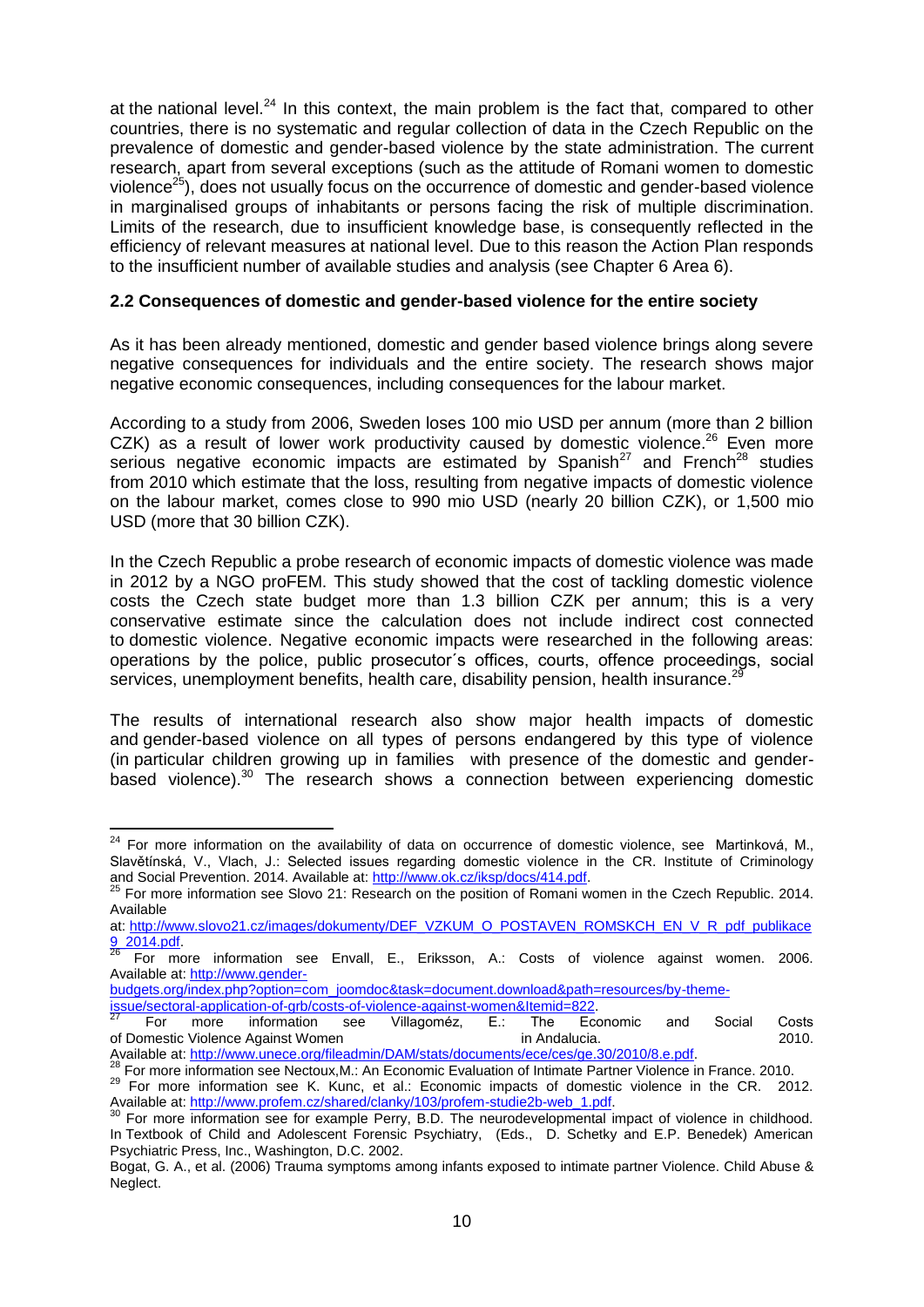violence in childhood and the risk of developing psychological disorders and somatic illnesses in adulthood. An American study, using a sample of 17,000 persons, shows a connection between witnessing violence in childhood and a higher risk of developing cardiovascular diseases in adulthood. The same study shows that if a child grows up in a family where violence is present, this represents the biggest risk factor for early death. $31$ The aforementioned FRA study shows that 42% of women affected by domestic violence stated that they were exposed to intimate partner violence also during pregnancy. This study also confirms that if a woman was subjected to sexual violence in childhood, there is a risk that she will be affected by violence also in adulthood. Negative impacts of domestic and gender-based violence are significantly reflected in health care, both with regards to individuals (more health risks) but also the entire society (higher health care costs). Therefore, international recommendations are oriented, amongst others, at strengthening the role of health care personnel when preventing and combating cases of domestic and gender-based violence.<sup>32</sup>

## <span id="page-10-0"></span>**3. Procedure of creating the Action Plan**

 $\overline{\phantom{a}}$ 

The preparation of the Action Plan started in December 2013 when a working group was established as part of the Committee for the preparation of the Action Plan (hereinafter the "Working Group"). The first meeting of the Working Group took place on 4 December 2013, and follow up meetings took place until September 2014. In total, the Working Group met 8 times and identified persisting problems in particular the strategic areas of the Action Plan and defined proposals for measures focusing on finding solutions to the problems. External specialists (mostly working in the field of interventions for violent persons) were invited to attend some of the meetings. The Working Group provided regular updates to the Committee on its progress.

A draft version of the Action Plan was presented to the Committee at its meeting on 25 September 2014. The Committee raised several specific comments with regards to the Action Plan which were incorporated into the Action Plan, or a reason was provided why they were not incorporated. A final version of the Action Plan was approved by the Committee at its meeting of 11 December 2014.

Relevant specialists on domestic and gender-based violence from NGOs, state administration, the judicial system and representatives of the intervention centres and other relevant providers of social services were included into the preparation of the Action Plan.

Evans, S. E., Davies, C. & DiLillo, D. (2008) Exposure to domestic Violence: A meta-analysis of child and adolescent outcomes, Aggresion and Violent Behavior.

Gilbert, R. Widom, C. S., Browne, K., Fergusson, D., Webb, E. & Jansson, S. (2009) : Burden and Consequences of child maltreatment in high-income countries. Lancet.

Kirkengen, A.L. (2001). Inscribed bodies. Health impact of childhood sexual abuse. Kluwer Academic Publishers. Shonkoff et al, (2012) – The lifelong effects of Early Childhood Adversity and Toxic Stress, Pediatrics, 129.

Feliti V.J., Anda R.F. (2010). The relationship of adverse childhood experiences to adult medical disease, psychiatric conditions, and sexual behavior: implications for healthcare. I: Lanius RA, Vermetten E, Pain C (eds.) The impact of early life trauma on health and disease: the hidden epidemic. Cambridge University Press..

 $32$  See FRA: Violence Against Women: an EU-wide Survey. 2014. Available at: [http://fra.europa.eu/sites/default/files/fra-2014-vaw-survey-main-results-apr14\\_en.pdf.](http://fra.europa.eu/sites/default/files/fra-2014-vaw-survey-main-results-apr14_en.pdf)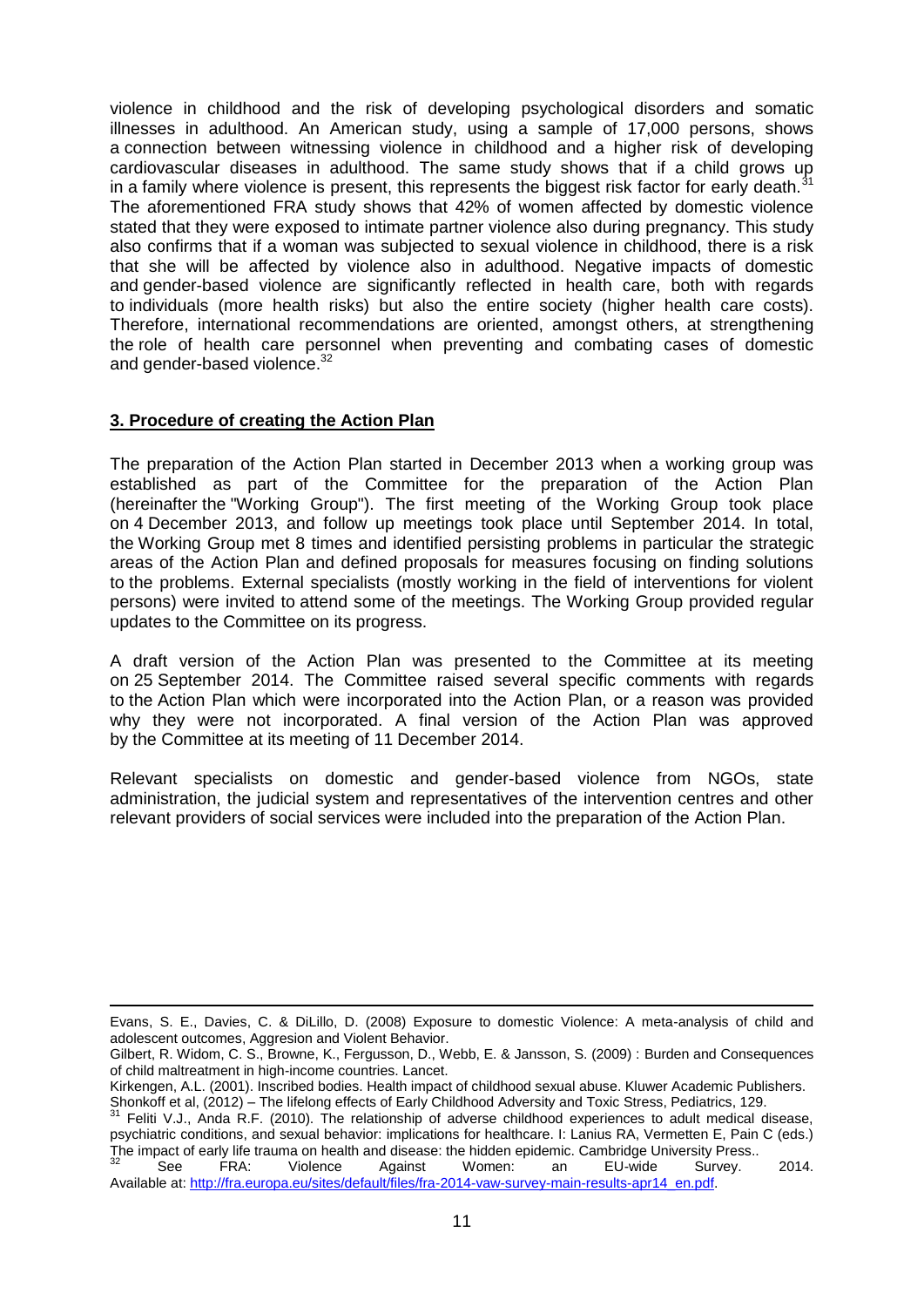## **Members of the Committee (as of 11 December 2014):**

| Bednářová Zdena Zuzana, Acorus                 | Laurenčíková Klára, Charles University             |  |
|------------------------------------------------|----------------------------------------------------|--|
| Čechová Jitka, Persefona                       | Marvanová Vargová Branislava, independent          |  |
|                                                | specialist                                         |  |
| Čuhelová Kateřina, County Court in Brno        | Millerová Eva, Ministry of Health                  |  |
| Gabrielová Adriena, proFem                     | Pečivová Barbora, Ministry of Justice              |  |
| Gjuričová Jitka, Ministry of the Interior      | Poláková Jitka, proFem                             |  |
| Heřmánková Radka, Ministry of Education, Youth | Potměšil Jan, independent specialist               |  |
| and Sports                                     |                                                    |  |
| Holušová Barbora, IC Prague                    | Prokopová Zdeňka, ROSA                             |  |
| Hovorka Daniel, Ministry of Labour and Social  | Spoustová Ivana, lawyer                            |  |
| Affairs                                        |                                                    |  |
| Jonitová Bronislava, Ministry of Defence       | Vitoušová Petra, Bílý kruh bezpečí                 |  |
| Kosařová Jana, Život 90                        | Vojtíšková Martina, Association<br>Ωf              |  |
|                                                | intervention centre workers                        |  |
| Krpálková Jindřiška, independent specialist    | Vrbický Jan, Ministry of Labour and Social Affairs |  |

#### **Other persons involved:**

| Bělohlávková Kateřina, Ministry of the Interior | Mosleh Jolana, Police Presidum                |  |
|-------------------------------------------------|-----------------------------------------------|--|
| Hurychová Eva, independent specialist           | Skoumalová Alena, Regional Headquarters CR    |  |
|                                                 | Police in Brno                                |  |
| Jakobsen Barbora, ATV                           | Studzinská Veronika, Ministry of the Interior |  |

## <span id="page-11-0"></span>**4. Review of the existing measures**

The previous Action Plan 2011 - 2014 presented the first comprehensive strategic document presented by the Government of the Czech Republic specifically focusing on the area of prevention of domestic violence and helping its victims. The work on the 2011-2014 Action Plan commenced at the beginning of 2010 and its approval, by the resolution of the Czech Government on 14 April 2011 no 262, represented a turning point for the coordination of domestic policies for the prevention of domestic violence.

The implementation of the 2011-2014 Action Plan was evaluated by the Committee and an annual document entitled a Summary Report on Action Plan 2011 - 2014 (hereinafter "Summary Reports"). Summary Reports also include recommendations of the Committee for efficient performance of the Action Plan for 2011 - 2014 which served as a basis for formulating some of the tasks stated in the Action Plan.

Already in the beginnings of the implementation of the Action Plan for 2011 - 2014 it became apparent that a thorough/consistent fulfilment of some of the measures will be problematic for some of the departments. Either due to the general nature of the respective measures or due to insufficient will of the departments to fulfil the measures.

In general, the implementation of the Action Plan for 2011-2014 can be evaluated positively in the sense that some major tasks were completed (in particular, education of supporting professions, widening specialisation and including domestic violence and also supporting interdisciplinary cooperation), but it also transpired from the Summary Reports that several tasks were not met sufficiently, such as accessibility and quality of social services provided to persons endangered by domestic violence, organising primary prevention activities in the educational system, supporting work with violent persons, and supporting collation of data and research concerning domestic violence.

Based on the experience with implementation of the Action Plan for 2011 - 2014 the tasks included in the Action Plan were defined in as much detail as possible in order to provide the departments with a clear idea of what is expected. When proposing tasks, the SMART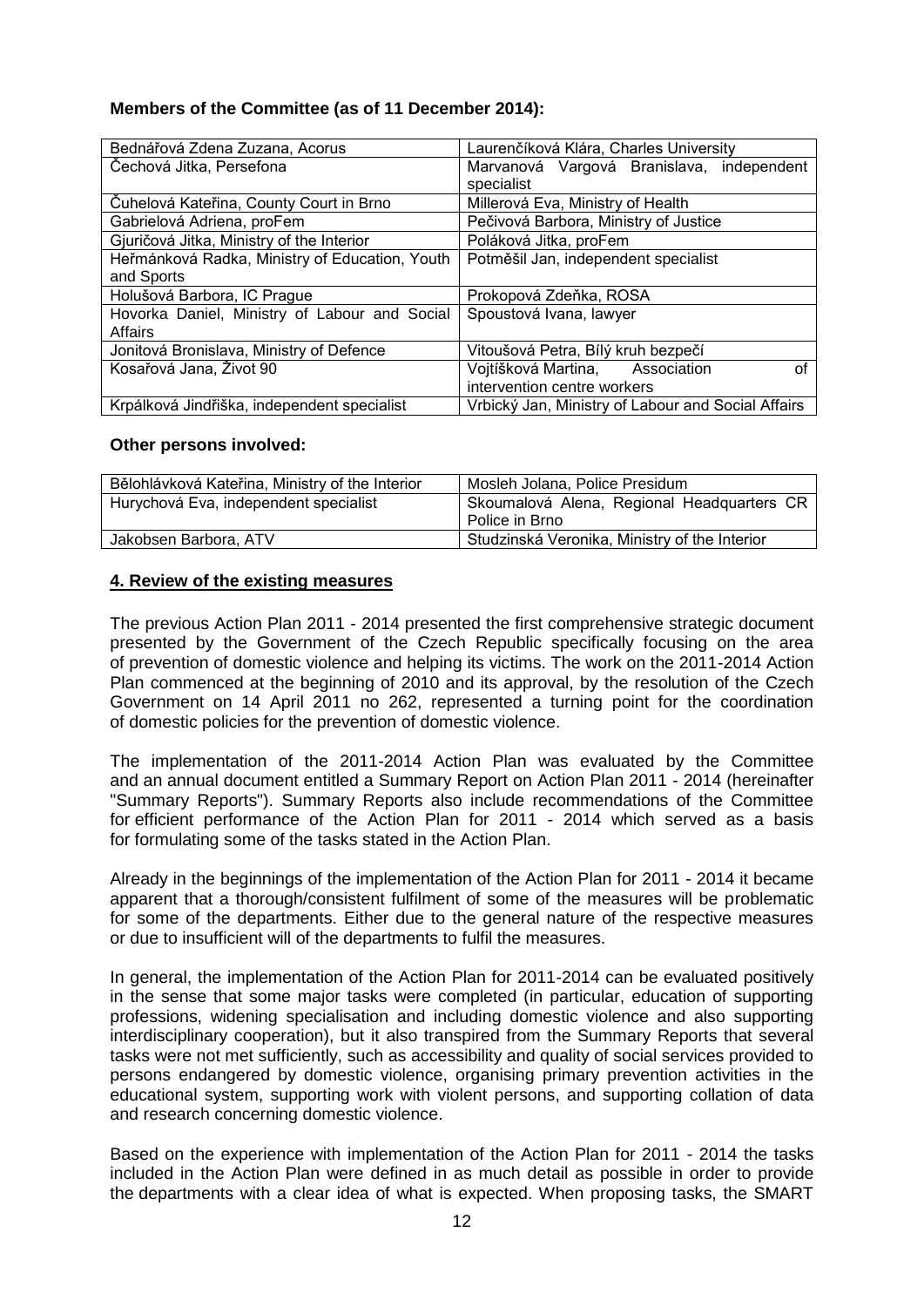method was applied in order to make the measures sufficiently specific, measurable, attainable, relevant and time bound.<sup>33</sup>

Pending issues, concerning measures stated in Action Plain for 2011 - 2014, are detailed in Chapter 6.

## <span id="page-12-0"></span>**5. Implementation of the Action Plan**

 $\overline{\phantom{a}}$ 

The Action Plan will be implemented through activities of individual departments in relation to the defined tasks. The implementation of the Action Plan will be coordinated by a member of the Czech Government responsible for the agenda of equality between women and men (the Minister for Human Rights, Equal Opportunities and Legislation) in cooperation with the Minister of the Interior.

Monitoring of the implementation and the evaluation of the Action Plan shall be carried out by the Committee and the Council. It is expected that individual departments will regularly inform the Committee, via its representatives, about the progress of the Action Plan implementation, and if necessary they will consult their steps in order to deliver the tasks at hand. In addition to its monitoring role, the Committee will also perform an assistance role.

The Action Plan will be evaluated every year in Summary Reports following the time schedule shown below. The responsibility for the preparation of Summary Reports lies with a member of the Czech Government responsible for the agenda of equality between women and men (the Minister for Human Rights, Equal Opportunities and Legislation) in cooperation with the Minister of the Interior. An overview of the information required shall be prepared by the Committee for the departments, which will be linked to the indicators for relevant tasks in the Action Plan, so that the departments can start collecting background data for the preparation of the Summary Report. Summary Reports will also include proposals for update, or completion of tasks determined by the Action Plan so that it is possible to respond to problems, occurring in the area of prevention and combating of domestic and gender-based violence.

 $33$ The SMART method is a tool used in project management and strategy creation to determine objectives which are specific, measurable, attainable, relevant and time bound.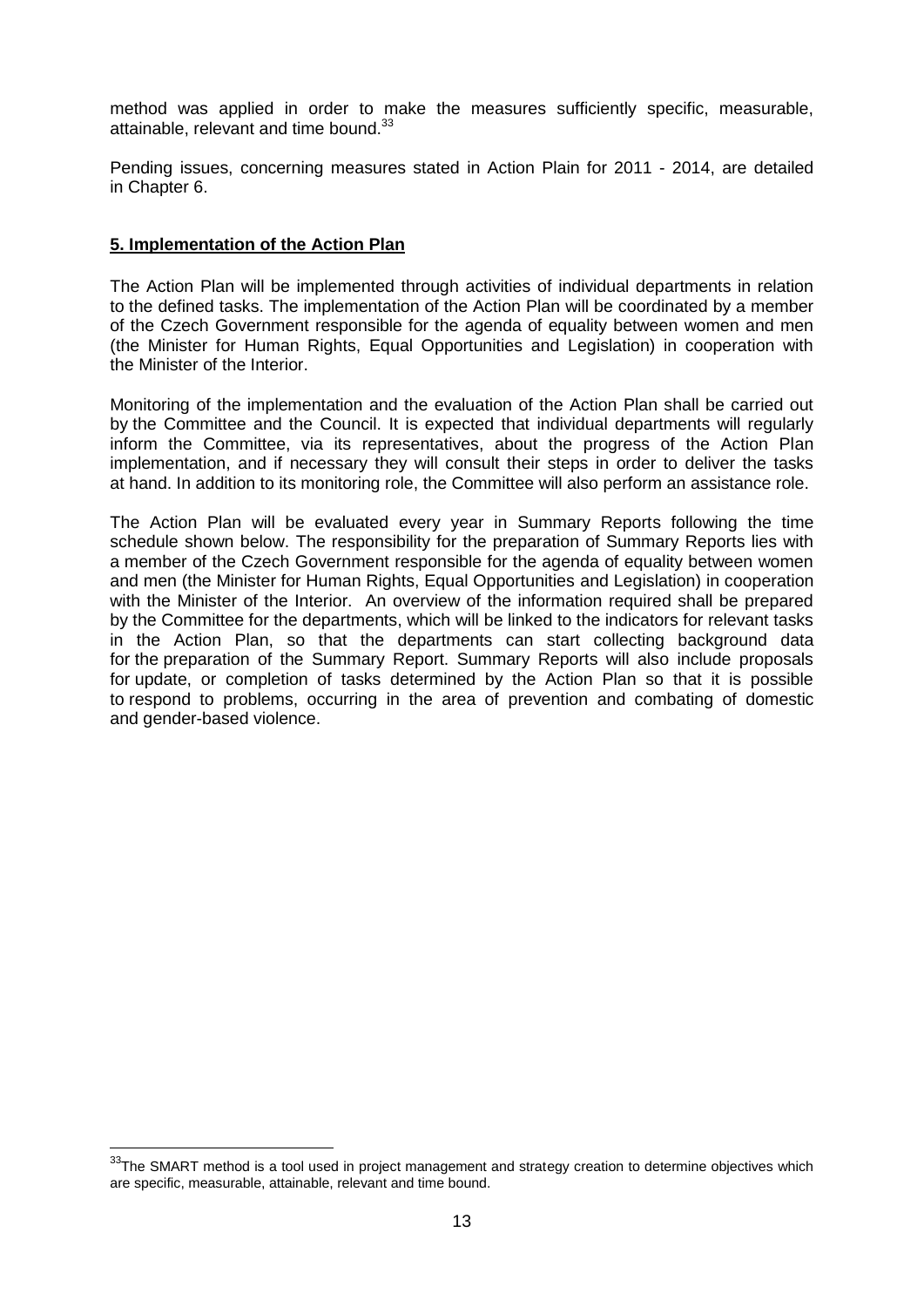## **Time schedule for the preparation of the Summary Reports:**

| <b>Deadline</b>      | <b>Activity</b>                                        | <b>Gestor</b>                        |
|----------------------|--------------------------------------------------------|--------------------------------------|
| continuously         | informing the Committee about the performance of       | members of the Czech                 |
|                      | the Action Plan by representatives of particular       | government                           |
|                      | departments                                            |                                      |
| January              | background<br>data<br>from<br>particular<br>requesting | member<br>0f<br>the                  |
| year $n+1$           | departments the Action Plan is being implementation    | government responsible               |
|                      | in year $n$ , gestor: member of the government         | for<br>the<br>agenda<br>of           |
|                      | responsible for the agenda of equality between         | equality<br>between                  |
|                      | women and men                                          | women and men,                       |
| February/March       | preparation of a Summary Report for year n             | 0f<br>member<br>the                  |
| year $n+1$           |                                                        | government responsible<br>for<br>the |
|                      |                                                        | agenda<br>of<br>equality<br>between  |
|                      |                                                        | women and men,                       |
|                      |                                                        | Minister of the Interior             |
| March year $n+1$     | discussing the Summary Report for year n in the        | of<br>member<br>the                  |
|                      | Committee                                              | government responsible               |
|                      |                                                        | agenda<br>for<br>the<br>of           |
|                      |                                                        | between<br>equality                  |
|                      |                                                        | women and men,                       |
| April/May year $n+1$ | discussing the Summary Report for year n in the        | of<br>member<br>the                  |
|                      | Committee                                              | government responsible               |
|                      |                                                        | the<br>for<br>agenda<br>of           |
|                      |                                                        | equality<br>between                  |
|                      |                                                        | women and men,                       |
| June year $n+1$      | submitting the Summary Report for year n to the        | of<br>member<br>the                  |
|                      | <b>Czech Government</b>                                | government responsible               |
|                      |                                                        | for<br>the<br>agenda<br>0f           |
|                      |                                                        | between<br>equality                  |
|                      |                                                        | women and men, in                    |
|                      |                                                        | cooperation with                     |
|                      |                                                        | the Minister of Interior             |

Implementation of specific tasks of the Action Plan should be funded from the standard budgets of relevant departments, alternatively from the future funding period of EU cohesion policy.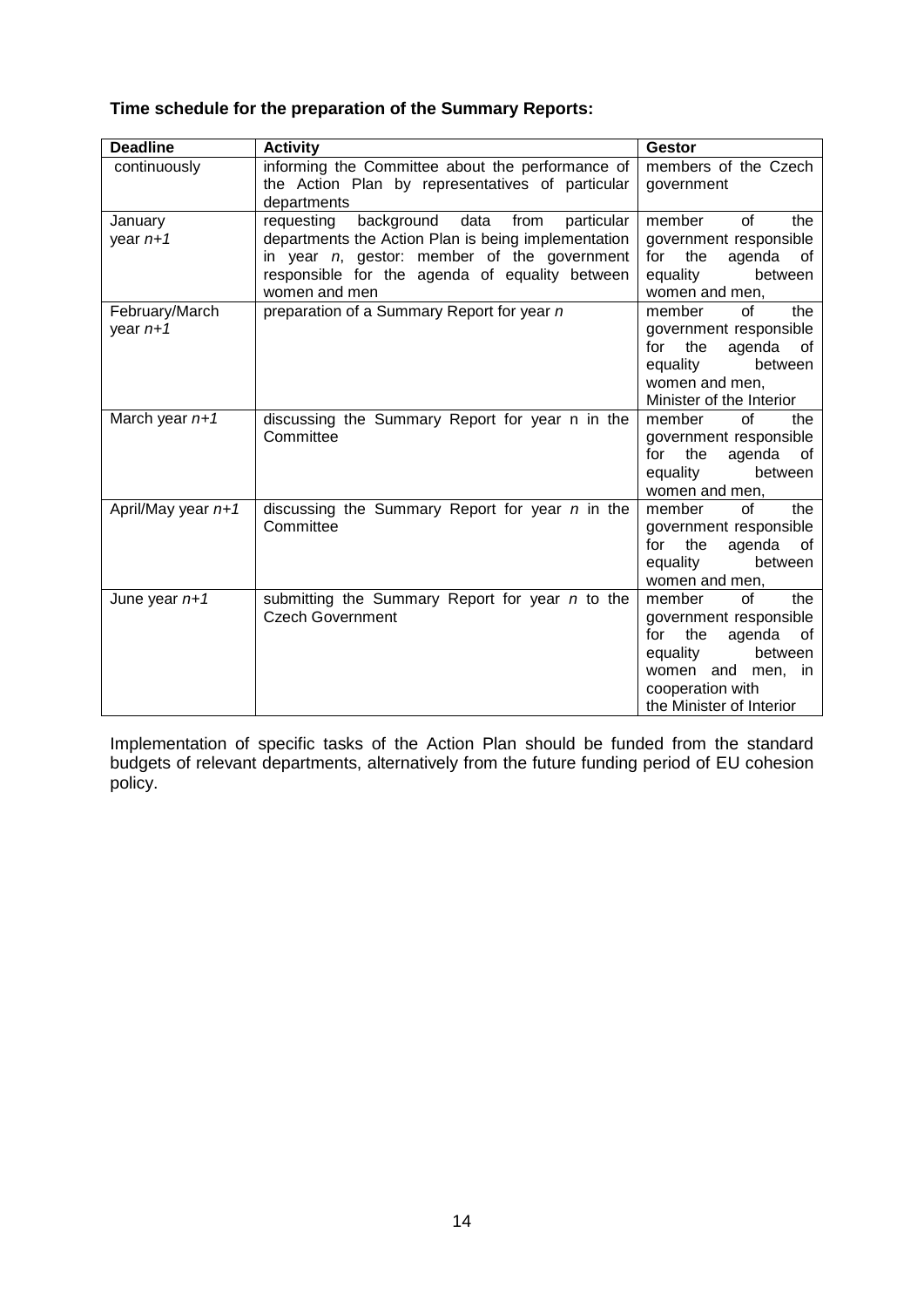## <span id="page-14-0"></span>**6. Tasks**

 $\overline{\phantom{a}}$ 

## <span id="page-14-1"></span>**Area 1 Assisting persons endangered by domestic and gender-based violence**

Identified problems:

- A low accessibility of social services (including safe houses) for persons endangered by domestic and gender-based violence and their unequal regional accessibility.<sup>3</sup>
- The inability to establish the exact number of specialised services for persons endangered by domestic and gender-based violence and the amount of funds which is provided to the providers of such services.
- Non-existence of generic standards for tackling domestic violence.
- Non-existence of a free nationwide specialised non-stop telephone line for persons endangered by domestic and gender-based violence.<sup>35</sup>
- Specialised establishments cannot be used for immediate help to persons who are particularly endangered by violence.
- No adequate free legal aid is provided to persons endangered by domestic and gender-based violence.
- There are no social services establishments for victims of domestic and genderbased violence where the victims could stay for a longer period of time (circa 3 years) and there are no specialised therapeutic and social-legal services for persons who have been mistreated for a long period of time.<sup>36</sup>
- Secondary victimisation by some of the professions is still taking place.
- No protection against cyber harassment from violent persons is provided to persons endangered by domestic and gender-based violence and to the professionals helping them.
- There is no systematic help for persons affected by domestic and gender-based violence in health carefacilities. No specialised therapeutic services are available for persons endangered by domestic and gender-based violence.

#### Tasks for the area of Assistance to Persons Endangered by Domestic and Gender-Based Violence

|    | <b>Task</b>                                                                                                                 | <b>Indicator</b>                                                                                                                                  | Gestor,<br>deadline                             |
|----|-----------------------------------------------------------------------------------------------------------------------------|---------------------------------------------------------------------------------------------------------------------------------------------------|-------------------------------------------------|
| 1. | anchor<br>generic<br>standards<br>To:<br>for providers of social services                                                   | Mandatory anchoring of generic<br>the<br>for<br>standards<br>area                                                                                 | <b>MLSA</b>                                     |
|    | in the area of domestic and gender-<br>based violence who provide their<br>services to relevant target groups.              | of domestic and gender-based<br>violence (e.g. Decree 505/2006<br>Coll. implementing some of the<br>provisions of the Act on Social<br>Services). | 31/12/2016                                      |
| 2. | Transformation<br>and<br>integration<br>lines<br>operated<br>phone<br>of current<br>by NGOs<br>launch<br>order<br>in.<br>to | Phone line existence. Number of<br>lines that were set up through<br>the integration of the free phone                                            | MLSA,<br>Ministry<br>Interior<br>of the<br>(MI) |

 $34$  The minimum accessibility of these services as recommended by the Council of Europe standards is not met. In particular, standards included in the explanatory memorandum of the Council of Europe Convention on preventing and combating violence against women and domestic violence: one family place in a specialised establishment for victims of domestic violence per 10,000 inhabitants, one centre for victims of sexual abuse per 200,000 inhabitants.

 $35$  Since 1 January 2015 a free phone line, named DONA, was provided by Bilý kruh bezpečí as part of a project funded from Norway Grants.

<sup>&</sup>lt;sup>36</sup> According to information from the Ministry of Labour and Social Affairs, persons endangered by domestic violence will represent a target group in the prepared bill on social (accessible) housing.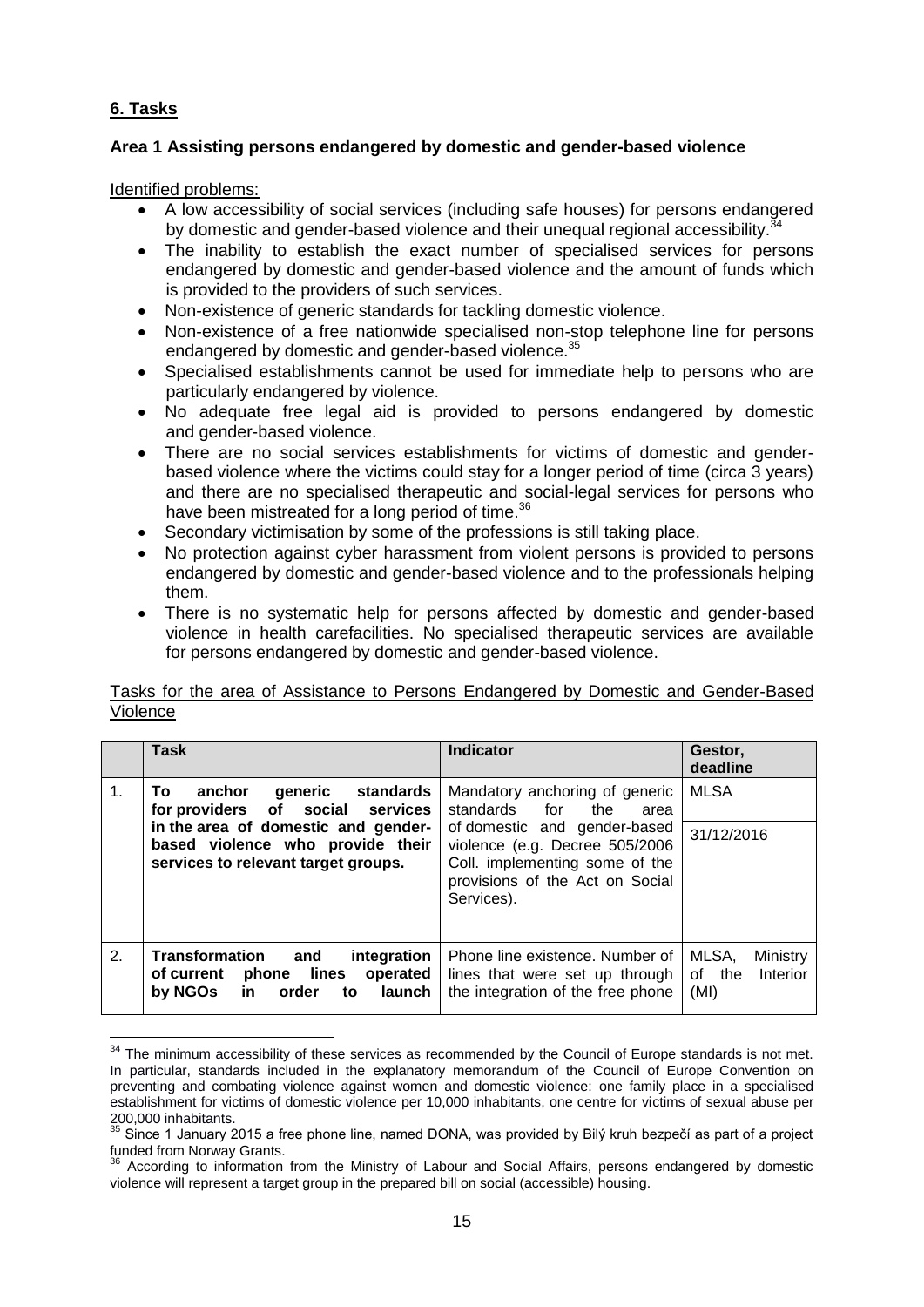|    | an operation of a nationwide free<br>phone line, which would provide non-<br>stop service to persons endangered<br>gender-based<br>domestic<br>and<br>by<br>violence.                                                                                                                                                                                                                                           | line. Number of calls per years.                                                                                                                                                                                                                                                                                                                     | 31/12/2016<br>and continuously<br>in the following<br>years                                                                                                  |
|----|-----------------------------------------------------------------------------------------------------------------------------------------------------------------------------------------------------------------------------------------------------------------------------------------------------------------------------------------------------------------------------------------------------------------|------------------------------------------------------------------------------------------------------------------------------------------------------------------------------------------------------------------------------------------------------------------------------------------------------------------------------------------------------|--------------------------------------------------------------------------------------------------------------------------------------------------------------|
| 3. | regional accessibility<br>To<br>ensure<br>of specialised safe houses for victims<br>domestic violence<br>of<br>(inter<br>alia,<br>intervention<br>and<br>centres<br>their<br>activities) so that there was at least<br>safe<br>house,<br>which<br>size<br>one<br>corresponds<br>to<br>the<br>number<br>of inhabitants<br>the<br>in<br>respective<br>region, and is able to accommodate<br>also bigger families. | <b>Number</b><br>0f<br>safe<br>houses<br>in individual regions.<br>Number<br>places<br>of<br>safe<br>in<br>houses.                                                                                                                                                                                                                                   | <b>MLSA</b><br>cooperation<br>in.<br>with regions<br>31/12/2018                                                                                              |
| 4. | To ensure regional accessibility of<br>crisis housing for persons affected<br>domestic<br>and<br>gender-based<br>by<br>violence so that there is a sufficient<br>number of crisis beds in all regions,<br>reflecting the number of inhabitants                                                                                                                                                                  | Number of<br>crisis<br>beds<br>in.<br>individual regions.<br>Number of earmarked crisis<br>beds for seniors in individual<br>regions                                                                                                                                                                                                                 | <b>MLSA</b><br>cooperation<br>in.<br>with regions<br>31/12/2017                                                                                              |
| 5. | in the region.<br>To ensure free legal aid by the state,                                                                                                                                                                                                                                                                                                                                                        | of<br>Submission<br>a<br>legislative                                                                                                                                                                                                                                                                                                                 | and continuously<br>in the following<br>years<br>MJ                                                                                                          |
|    | through the Act on Provision of Legal<br>Aid, to persons who cannot take<br>advantage of legal<br>services<br>to<br>enforce and protect their rights due<br>to their material needs.                                                                                                                                                                                                                            | intention of the act to the Czech<br>Government and subsequently<br>presenting the bill to the Czech<br>Government.                                                                                                                                                                                                                                  | 31.12.2015<br>(legislative<br>intention)<br>31.12.2016 (Bill)                                                                                                |
| 6. | specific<br>needs<br>To.<br>that<br>ensure<br>and situation of persons affected<br>by domestic<br>and<br>gender-based<br>violence are<br>thoroughly reflected<br>during the implementation of the<br>Concept for Social Housing in the<br>Czech Republic and the preparation<br>of the Social Housing Act.                                                                                                      | Classifying<br>affected<br>persons<br>by domestic and gender-based<br>violence<br>as<br>persons<br>with housing<br>needs<br>that<br>are entitled to receive help from<br>the state in case of housing<br>accordance<br>with<br>needs<br>in.<br>the Concept of Social Housing<br>Czech<br>Republic<br>in the<br>and<br>the Social Housing Act. Number | <b>MLSA</b><br>cooperation<br>in<br>with the Ministry<br>of<br>Regional<br>Development<br>(MRD) and the<br>Office<br>οf<br>the<br>Government<br>οf<br>the CR |
|    |                                                                                                                                                                                                                                                                                                                                                                                                                 | flats<br>of<br>supported<br>rental<br>and houses.                                                                                                                                                                                                                                                                                                    | 31.12.2015<br>and continuously<br>in the following<br>years                                                                                                  |
| 7. | To use a form for reporting defective<br>content and activities on the Internet,<br>stalking,<br>for<br>and<br>for<br>removal<br>of content from websites created by                                                                                                                                                                                                                                            | Widening the current range of<br>services offered on the website<br>of the Ministry of the Interior. <sup>37</sup>                                                                                                                                                                                                                                   | Ministry of the<br>Interior                                                                                                                                  |
|    | violent persons in order to damage,<br>or victimize the reputation of persons<br>endangered by domestic and gender-<br>based violence<br>and<br>supporting<br>professions.                                                                                                                                                                                                                                      |                                                                                                                                                                                                                                                                                                                                                      | 31/12/2015                                                                                                                                                   |

 $37$  Form for reporting defective contents and activities on the Internet is available on: [http://aplikace.policie.cz/hotline/.](http://aplikace.policie.cz/hotline/)

 $\overline{a}$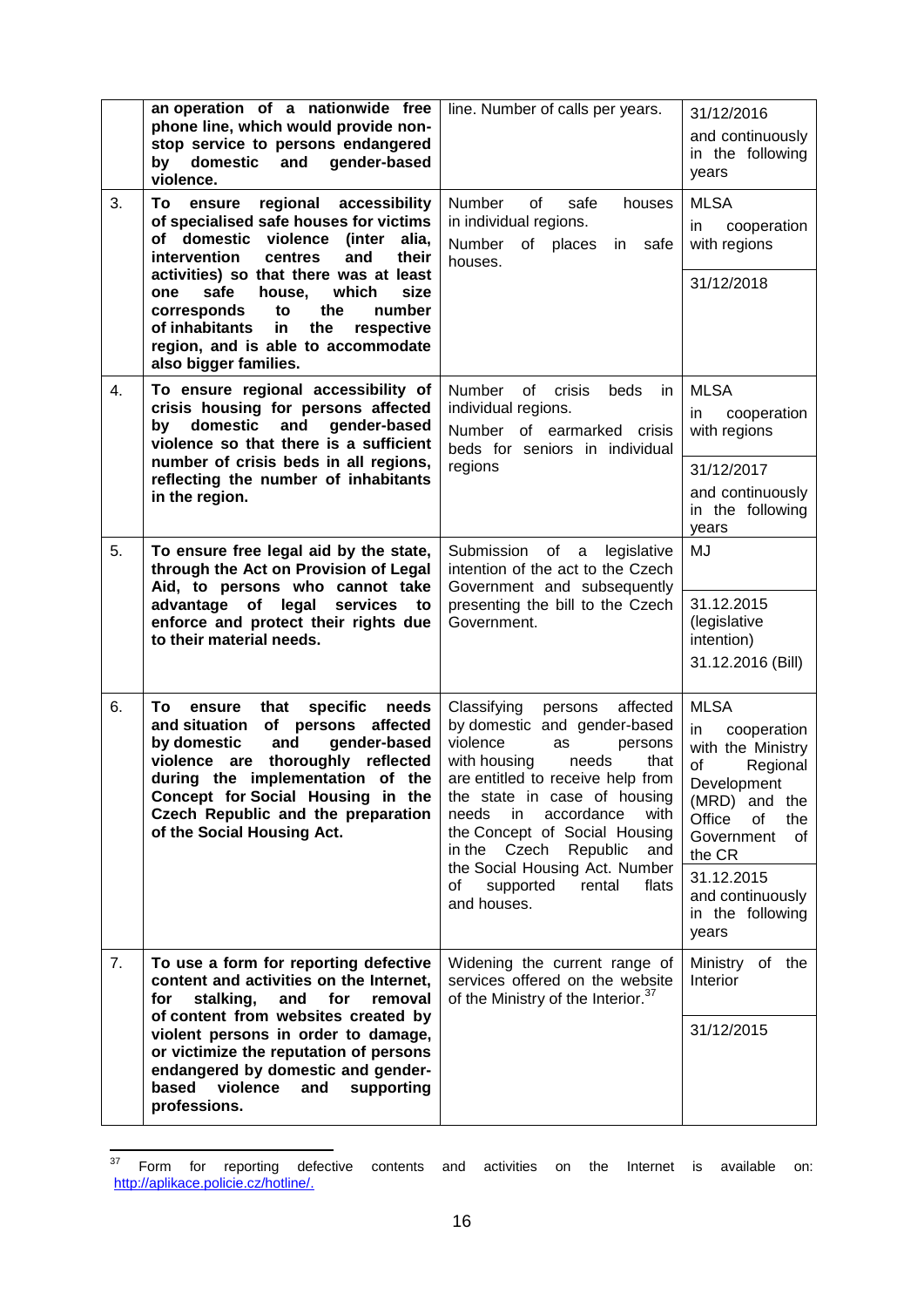<span id="page-16-0"></span>

| 8.  | To ensure access to immediate help<br>for persons endangered by domestic<br>and gender-based violence in risk<br>cases using new technology, inter<br>alia, cooperation with NGOs. | Launching new technologies<br>to call for immediate help.<br><b>Statistic</b><br>information<br>the<br>on<br>scope of their use shall<br>be<br>provided on an annual basis. | Ministry of the<br>Interior<br>31.12.2016 and<br>continuously<br>in<br>following<br>the<br>years |
|-----|------------------------------------------------------------------------------------------------------------------------------------------------------------------------------------|-----------------------------------------------------------------------------------------------------------------------------------------------------------------------------|--------------------------------------------------------------------------------------------------|
| 9.  | To prepare a concept for assisting<br>persons endangered by domestic<br>and gender-based violence in health<br>including<br>care,<br>to<br>access                                  | Prepared<br>concept,<br>number<br>of specialised<br>health<br>care<br>for<br>services<br>persons<br>endangered<br>domestic<br>by                                            | MH                                                                                               |
|     | professional and specialised health<br>and gender-based violence.<br>services<br>for<br>care<br>persons<br>forms<br>endangered<br>these<br>by<br>of violence.                      |                                                                                                                                                                             | 31/12/2017                                                                                       |
| 10. | To ensure access to specialised<br>services<br>to<br>therapeutic<br>persons<br>affected by domestic and gender-<br>endangered<br>violence,<br>including                            | Number<br>of<br>specialised<br>therapeutic services in individual<br>regions.<br>Way of anchoring the possibility                                                           | MН                                                                                               |
|     | children.<br>anchor<br>the<br>and<br>to<br>that<br>these<br>possibility<br>services<br>are paid for<br>by<br>health insurance<br>companies.                                        | that these services are paid<br>for by<br>health<br>insurance<br>companies.                                                                                                 | 31.12.2017 and<br>continuously<br>in in<br>following<br>the<br>years                             |
| 11. | Using grants to ensure<br>regular,<br>predictable<br>funding<br>timely<br>and                                                                                                      | Number<br>description<br>and<br>of grants available for helping                                                                                                             | MLSA, MI                                                                                         |
|     | of NGOs which provide assistance to<br>persons affected by domestic and<br>gender based violence.                                                                                  | persons affected by domestic<br>gender-based<br>and<br>violence.<br>Number<br>of<br>supported<br>organisations<br>and<br>scope<br>of financial allocation.                  | 31.12.2015 and<br>continuously<br><i>in</i><br>the<br>following<br>years                         |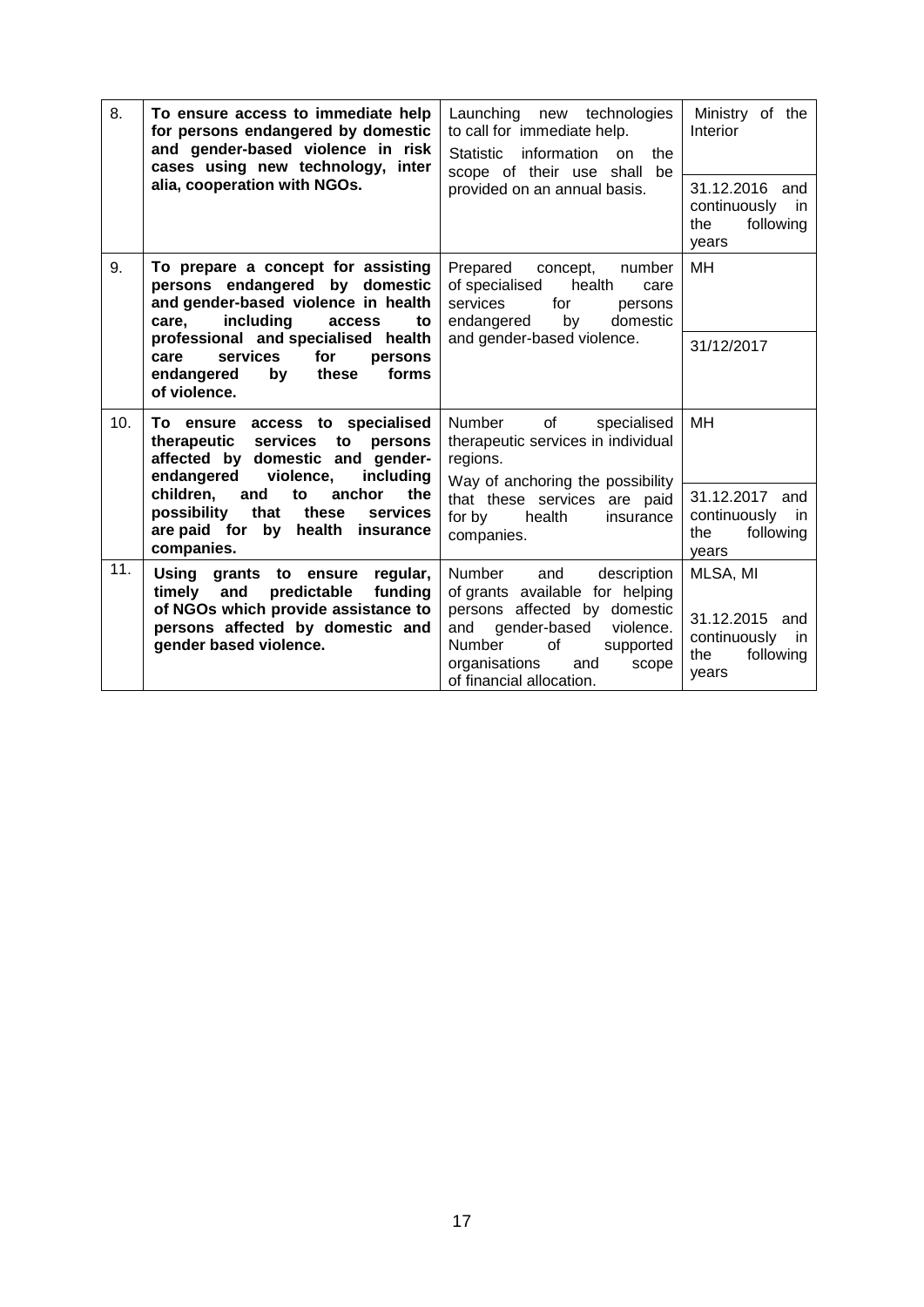## **Area 2 Children endangered by domestic and gender-based violence**

Identified problems:

- Low accessibility of specialised services offering qualified help to children traumatised by domestic and gender-based violence.
- Insufficient provision of assisted contact between violent parents and their children in case of domestic violence. No minimum standards for assisted contact.
- Development of parental competencies is not sufficiently supported in case of assisted contact with children who have been endangered by (witnessed) domestic and gender-based violence.
- Pursuant to Act 273/2008 Coll., on the Police of the Czech Republic, children living in families affected domestic violence are not considered persons endangered by domestic violence ex lege.
- Not enough attention is paid to the protection of children against domestic and gender-based violence during the implementation of measures concerning enforcement of children´s rights.
- There is low awareness of the issue of gender-based violence against children in sports and physical education.
- Low capacity and insufficient methodology for teachers to help them recognise and tackle cases of domestic and gender-based violence against children.

## Tasks for the area Children Endangered by Domestic and Gender-Based Violence

|     | <b>Task</b>                                                                                                                                                                                                                                    | <b>Indicator</b>                                                                          | Gestor,<br>deadline                                                |
|-----|------------------------------------------------------------------------------------------------------------------------------------------------------------------------------------------------------------------------------------------------|-------------------------------------------------------------------------------------------|--------------------------------------------------------------------|
| 12. | sufficient<br>funding<br>To<br>ensure<br>professional<br>and access<br>to                                                                                                                                                                      | Number of services providing<br>professional<br>therapeutic<br>help                       | MLSA, MH                                                           |
|     | therapeutic help for children living in<br>affected<br>by<br>domestic<br><b>families</b><br>violence and for children affected<br>of gender-based<br>by other forms<br>violence (e.g. abuse) so that the help<br>is available in every region. | to children affected by domestic<br>violence<br>in<br>regions<br>for respective years.    | 31.12.2016 and<br>continuously<br>in the<br>following<br>years     |
| 13. | To create standards for assisted<br>between violent<br>contact<br>parents<br>and children growing up in families<br>affected by domestic violence so                                                                                           | Τo<br>standards<br>create<br>and describe the method of their<br>use.                     | <b>MLSA</b>                                                        |
|     | standards<br>reflect.<br>that the<br>in<br>particular, the interests of children<br>and their safety. Anchor the duty of<br>using the standards.                                                                                               |                                                                                           | 31.12.2015 and<br>continuously<br>in<br>following<br>the<br>years  |
| 14. | implementation<br>Tο<br>ensure<br>of measures leading to protection<br>of children<br>against<br>domestic<br>and gender-based violence during                                                                                                  | <b>Number</b><br>and<br>description<br>of implemented<br>measures<br>in respective years. | <b>MLSA</b>                                                        |
|     | the implementation of the Action Plan<br>in order to fulfil the National Strategy<br>for Protection of Children's Rights<br>2012 - 2015 and related concept<br>documents.                                                                      |                                                                                           | 31.12.2015 and<br>continuously<br>in.<br>the<br>following<br>years |
| 15. | To implement awareness campaigns<br>focusing on the prevention of sexual<br>abuse, harassment and other forms                                                                                                                                  | Number of supported projects.                                                             | <b>MEYS</b>                                                        |
|     | of gender-based violence in sports<br>concerning teenagers as part of state<br>support for sports                                                                                                                                              |                                                                                           | 31.12.2015<br>and<br>continuously<br>in.                           |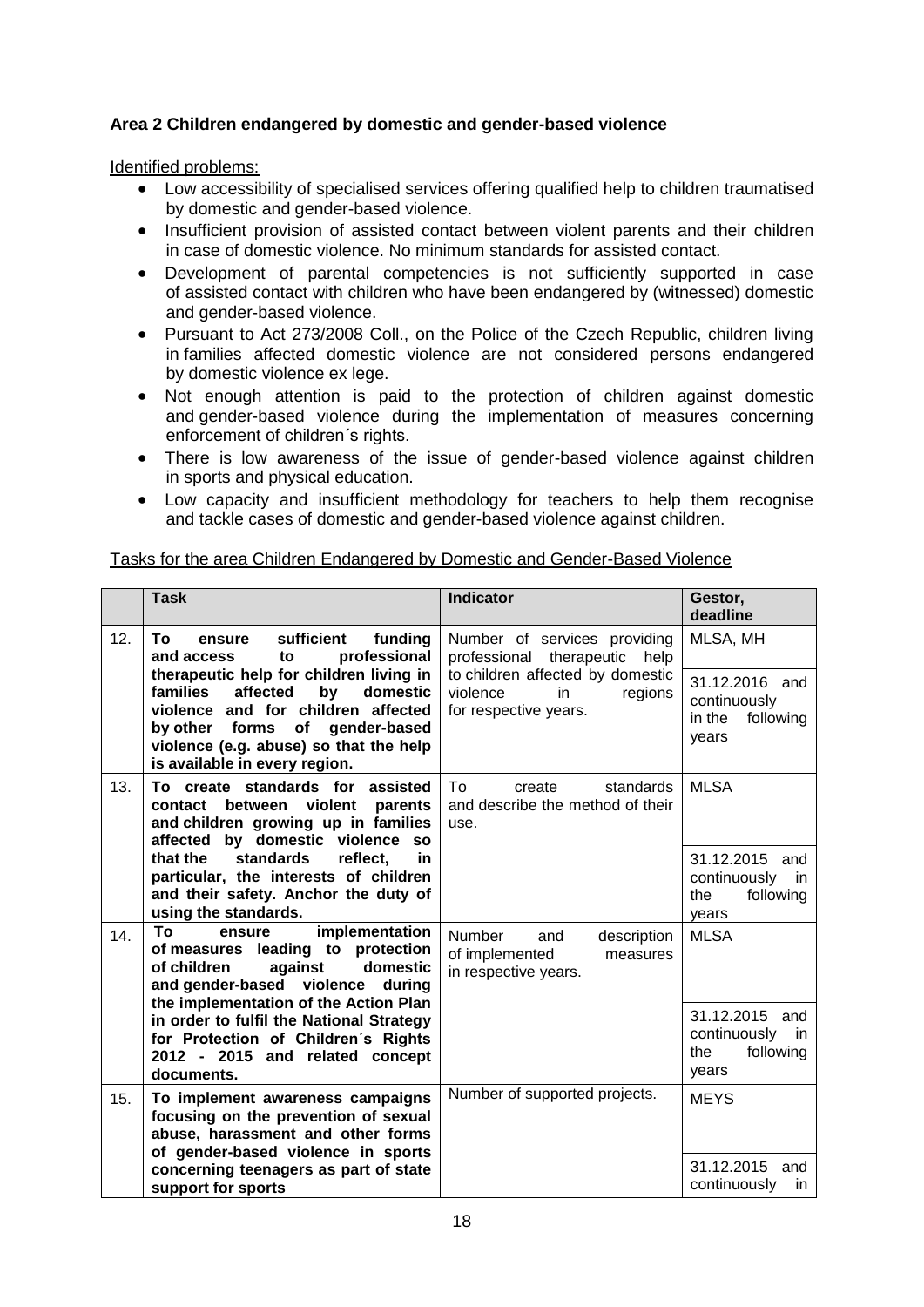<span id="page-18-0"></span>

|     |                                                                                                                                                                                                                                                                                          |                                                             | the<br>following<br>years                                      |
|-----|------------------------------------------------------------------------------------------------------------------------------------------------------------------------------------------------------------------------------------------------------------------------------------------|-------------------------------------------------------------|----------------------------------------------------------------|
| 16. | To prepare a separate annex to<br>the Methodology Recommendations<br>of the MEYS for primary prevention                                                                                                                                                                                  | Separate annex of methodology<br>recommendations.           | <b>MEYS</b>                                                    |
|     | of risk behaviour of children, pupils<br>and students at schools and school<br>facilities that will be specifically<br>focused on the area of domestic<br>and gender based violence.                                                                                                     |                                                             | 31/12/2015                                                     |
| 17. | financially support<br>To the contract of the contract of the contract of the contract of the contract of the contract of the contract of the contract of the contract of the contract of the contract of the contract of the contract of the contrac<br>implementation of<br>programmes | Number<br>of<br>supported<br>programmes in respective years | <b>MLSA</b>                                                    |
|     | for parents who commit domestic<br>violence and who have<br>been<br>subjected to domestic and gender-<br>based violence;<br>focus<br>on the development of parental<br>competencies.                                                                                                     |                                                             | 31.12.2016 and<br>continuously in<br>following<br>the<br>years |
| 18. | <b>Preparation</b> of<br>methodology<br>for the application of educational<br>measures pursuant to Section 13 Act                                                                                                                                                                        | Prepared methodology.                                       | <b>MLSA</b><br>31/12/2016                                      |
|     | 359/1999 Coll., on Social and Legal<br><b>Protection of Children.</b>                                                                                                                                                                                                                    |                                                             |                                                                |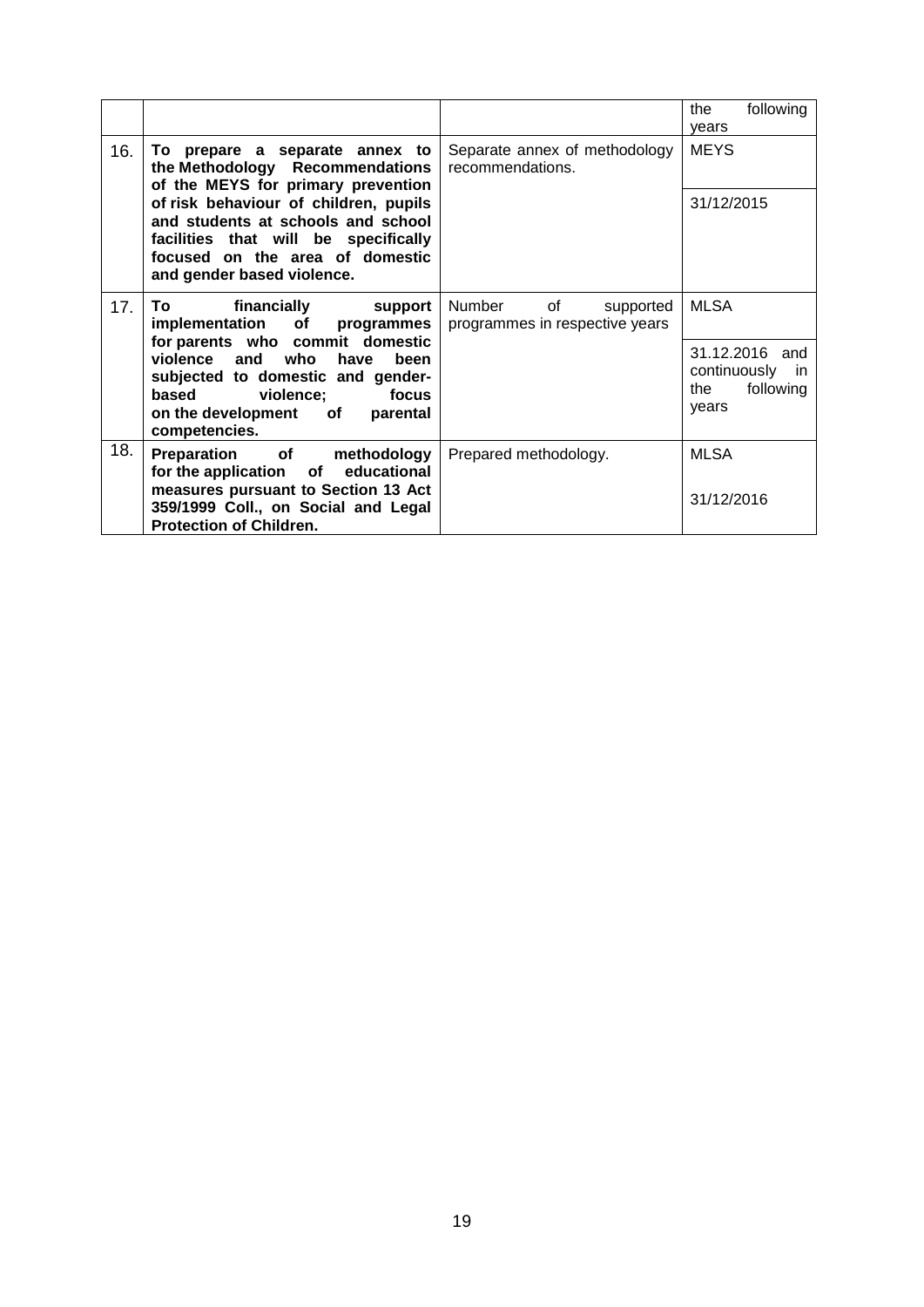## **Area 3: Work with violent persons**

Identified problems:

- Low regional accessibility of services focusing on therapeutic intervention for violent persons.
- Non-existence of minimum standards setting forth basic requirements for therapeutic interventions for violent persons.
- Persisting low awareness of accessibility of therapeutic interventions for violent persons (both for violent persons and authorities authorised to recommend/order interventions).

## Tasks for the area Work with violent persons:

<span id="page-19-0"></span>

|     | <b>Task</b>                                                                                                                                                                                                                                                                                                     | <b>Indicator</b>                                                                              | Gestor,<br>deadline                                                   |
|-----|-----------------------------------------------------------------------------------------------------------------------------------------------------------------------------------------------------------------------------------------------------------------------------------------------------------------|-----------------------------------------------------------------------------------------------|-----------------------------------------------------------------------|
| 19. | To ensure nationwide accessibility<br>interventions<br>of therapeutic<br>for violent persons so that there is                                                                                                                                                                                                   | <b>Number</b><br>0f<br>supported<br>organisations<br>providing<br>intervention<br>therapeutic | <b>MLSA</b><br>in.<br>cooperation with<br>MI                          |
|     | at least one specialised organisation<br>in the region (e.g. founders/providers<br>intervention<br>centre<br>services)<br>οf<br>providing therapeutic<br>intervention<br>for violent persons offering enough<br>programmes to reflect the number<br>of inhabitants<br>the<br>respective<br><u>in</u><br>region. | for violent persons in individual<br>regions.                                                 | 31.12.2017 and<br>continuously<br>in the<br>following<br>vears        |
| 20. | list<br>updated<br>To<br>keep<br>an<br>of organisations<br>providing<br>therapeutic interventions for violent<br>publish<br>persons and to<br>the list<br>on the website<br><b>of</b><br>relevant<br>departments.                                                                                               | Link<br>the<br>list<br>of<br>to<br>such<br>organisations.                                     | MLSA,<br>MI,<br><b>Ministry</b><br>0f<br>Justice (MJ)                 |
|     |                                                                                                                                                                                                                                                                                                                 |                                                                                               | 31.12.2015<br>and<br>continuously<br>in.<br>following<br>the<br>vears |
| 21. | Τo<br>that<br>compliance<br>ensure<br>with standards for work with violent                                                                                                                                                                                                                                      | Anchoring<br>generic<br>standards<br>in relevant<br>generally<br>bindina                      | <b>MLSA</b>                                                           |
|     | persons is binding for organisations<br>providing therapeutic<br>intervention<br>for violent persons.                                                                                                                                                                                                           | legal regulations.                                                                            | 31.12.2017 and<br>continuously<br>in the<br>following<br>vears        |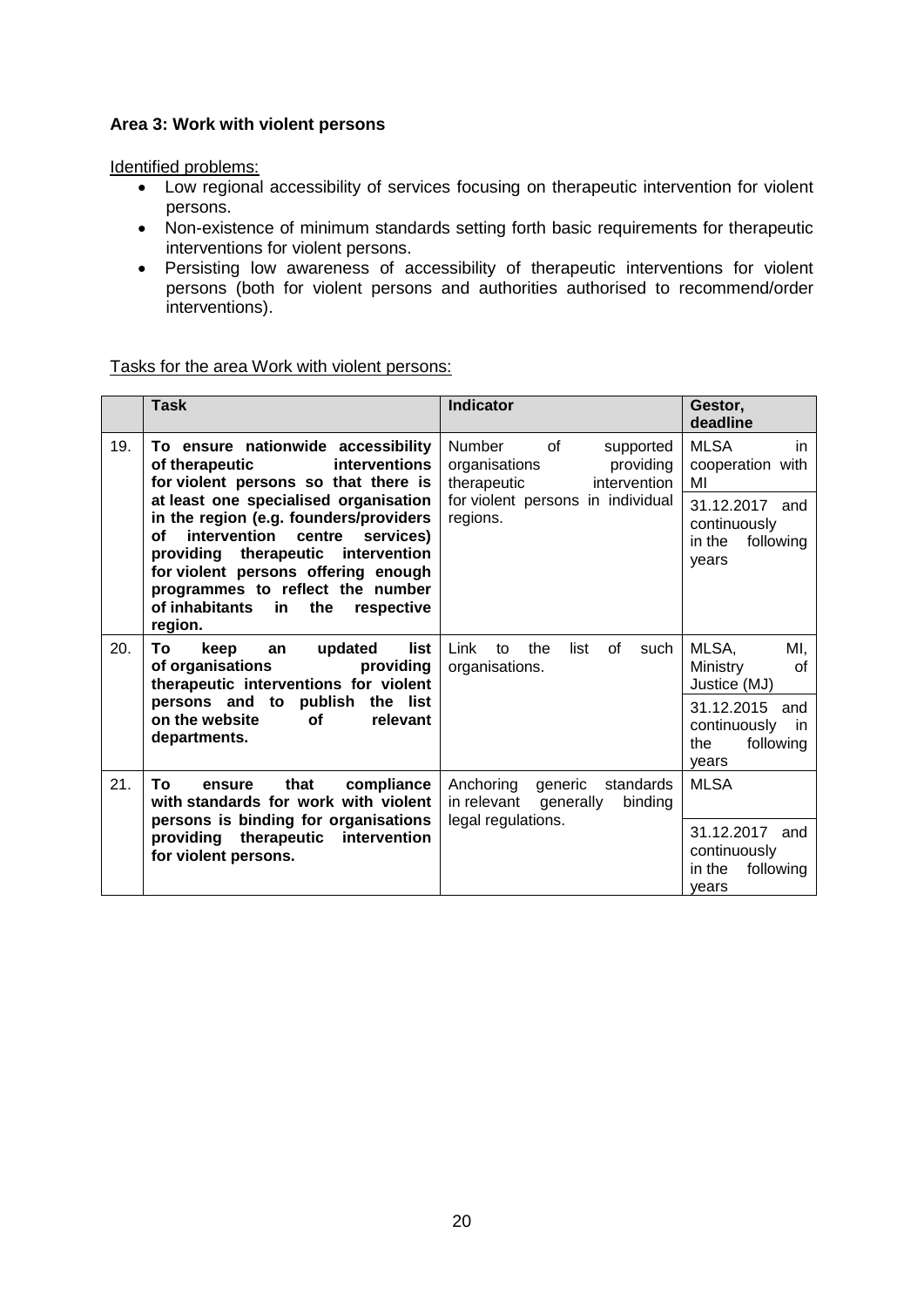## **Area 4: Education and interdisciplinary cooperation**

Identified problems:

- No systematic and intensive education in the area of domestic and gender-based violence for professions who are in contact with persons in danger.
- Low awareness of the staff working for authorities providing social and legal protection of children ("ASLPCH") about the possibility to order assisted contact in cases of domestic violence.
- Specialisation of judicial and police authorities in cases of domestic and genderbased violence is not sufficiently supported. When applying the institute of expulsion, the Police do not use efficient diagnostic methods.
- There is a lack of comprehensive information on the state of interdisciplinary cooperation in individual regions, including examples of good practice.
- Insufficient knowledge of domestic and gender- based violence at primary and secondary schools, including insufficient education of teachers.

|                   | <b>Task</b>                                                                                                                                                                                                                                                                                                                                                                                                                          | <b>Indicator</b>                                                                                                 | Gestor,<br>deadline                                               |
|-------------------|--------------------------------------------------------------------------------------------------------------------------------------------------------------------------------------------------------------------------------------------------------------------------------------------------------------------------------------------------------------------------------------------------------------------------------------|------------------------------------------------------------------------------------------------------------------|-------------------------------------------------------------------|
| $\overline{22}$ . | interdepartmental<br>To<br>set<br>up<br>an<br>for<br>domestic<br>workina<br>group<br>and gender-based<br>violence,<br>comprising<br>members<br>of the Committee and organisations<br>combating domestic and gender-<br><b>Based</b><br>based<br>violence.<br>of the<br>working<br>on the activities<br>include<br>education<br>to<br>group.<br>concerning domestic and gender-<br>based violence into valid concepts of<br>the MEYS. | Setting up the working group.<br>Number of meetings.<br>Methods of including education<br>concerning<br>domestic | <b>MEYS</b><br>in.<br>cooperation with<br>the MLSA, MH,<br>MJ, MI |
|                   |                                                                                                                                                                                                                                                                                                                                                                                                                                      | and gender-based violence into                                                                                   | 31/12/2015                                                        |
|                   |                                                                                                                                                                                                                                                                                                                                                                                                                                      | valid concepts of the MEYS.                                                                                      | and continuously<br>in the following<br>years                     |
| 23.               | arrange for regular training<br>To<br><b>ASLPCH,</b><br>of employees of<br>with                                                                                                                                                                                                                                                                                                                                                      | Number of trained staff.                                                                                         | <b>MLSA</b>                                                       |
|                   | regards to their duty to arrange<br>for assisted contact between violent<br>parents and their children in case<br>of domestic violence with the help<br>of specialised centres.                                                                                                                                                                                                                                                      |                                                                                                                  | 31.12.2015<br>and continuously<br>in the following<br>years       |
| 24.               | In cooperation with organisations,<br>working in the field of prevention<br>of domestic violence, to<br>review<br>the methodology recommendations<br>primary prevention of risk<br>for                                                                                                                                                                                                                                               | Review relevant methodology<br>recommendations.                                                                  | <b>MEYS</b>                                                       |
|                   | in<br>behaviour<br>children,<br>pupils<br>and students at schools and school<br>facilities in order to reflect situations<br>families<br>children<br>live<br>in<br>when<br>endangered by domestic and gender-<br>based violence.                                                                                                                                                                                                     |                                                                                                                  | 31/12/2015                                                        |

Tasks for the area of Interdisciplinary Cooperation:

<sup>25.</sup> **To arrange for regular staff training at relevant institutions and organisations: Police, judicial system, education, social services (including ASLPCH, social service workers) with regards to domestic and gender-based violence.** Number of training sessions organised and the number of participants. MI, MJ, MEYS, **MLSA** 31.12.2015 and continuously in the following years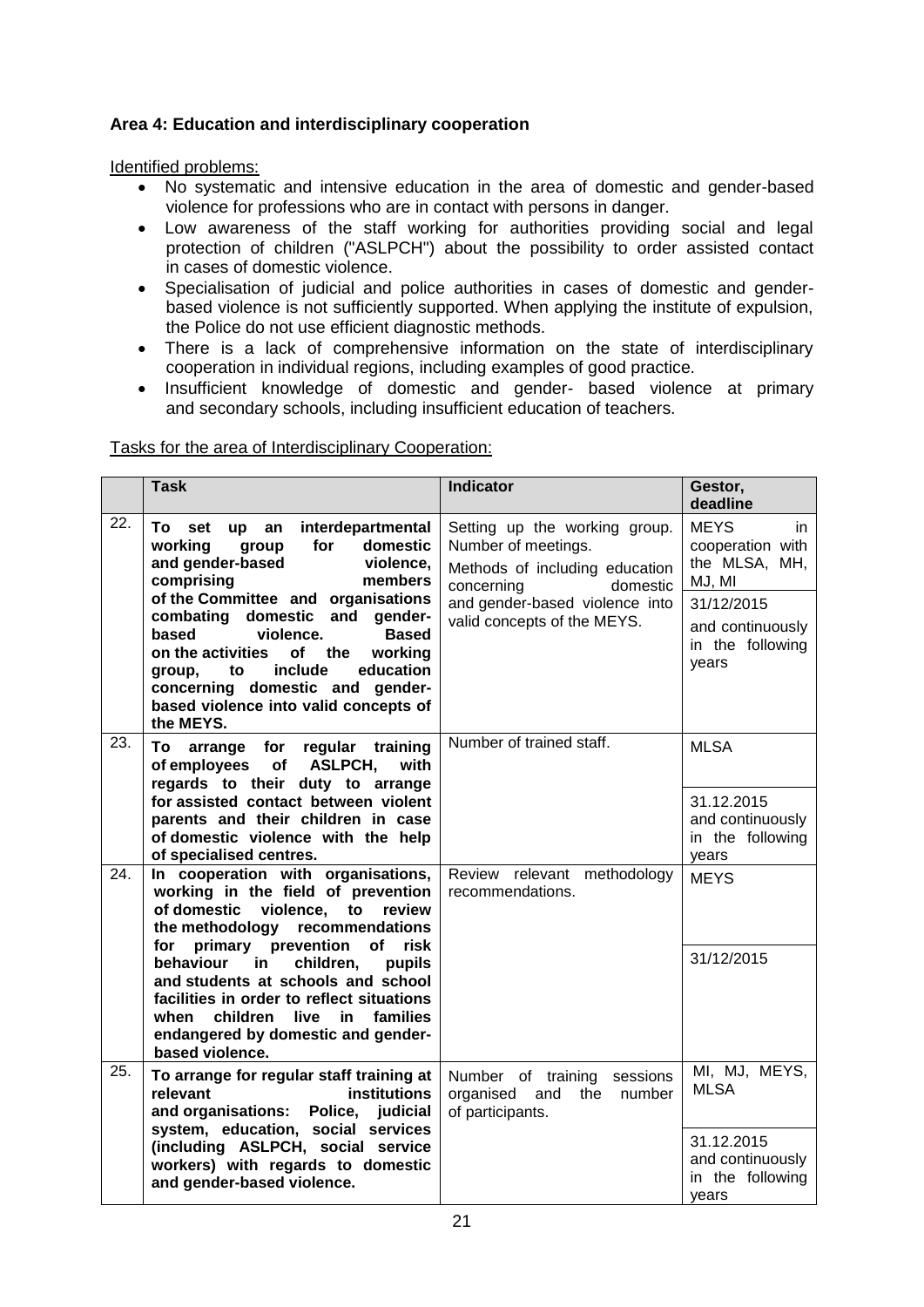<span id="page-21-0"></span>

| 26. | In cooperation with the Committee,<br>to prepare a methodology document<br>for the development of training<br>programmes for health care staff,<br>which is specific for the<br>area<br>of domestic<br>and<br>gender-based<br>violence and to arrange for regular<br>sessions<br>in<br>connection<br>training<br>to the methodology document. | Methodology document, number<br>of organised training sessions<br>in respective years, number<br>of trained staff.                                                              | MН<br>31.12.2017<br>and continuously<br>in the following<br>years                             |
|-----|-----------------------------------------------------------------------------------------------------------------------------------------------------------------------------------------------------------------------------------------------------------------------------------------------------------------------------------------------|---------------------------------------------------------------------------------------------------------------------------------------------------------------------------------|-----------------------------------------------------------------------------------------------|
| 27. | To prepare analysis of the current<br>state of work of interdisciplinary<br>interdisciplinary<br>and<br>teams<br>cooperation in individual regions<br>in order to identify existing problems<br>and good practice, and to state<br>potential recommendations.                                                                                 | Prepared analysis.                                                                                                                                                              | <b>MEYD</b><br>in cooperation<br>with MI, MJ<br>31/12/2016                                    |
| 28. | To<br>widen<br>interdisciplinary<br>cooperation and to include the area<br>of rape and sexual violence.                                                                                                                                                                                                                                       | Number<br>of<br>existing<br>interdisciplinary teams dealing<br>also with rape and sexual<br>violence in individual regions.                                                     | <b>MLSA</b><br>31/12/2016                                                                     |
| 29. | In accordance with recommendations<br>of the "DnM Specialist" initiative,<br>which<br>is<br>guaranteed<br>by the Association of<br>Intervention<br><b>Centre</b><br>Staff,<br>support<br>to<br>specialisation of the Police in cases<br>domestic<br>οf<br>and<br>gender-based<br>violence.                                                    | The<br>number of<br>specialised<br>policemen for cases of domestic<br>and gender-based violence per<br>individual organisational units<br>of the Police.                        | Ministry of the<br>Interior<br>31.12.2015 and<br>continuously in<br>the<br>following<br>years |
| 30. | To prepare a comparative analysis<br>specialising<br>judges<br>in<br>cases<br>of domestic<br>and<br>gender-based<br>violence<br>criminal<br>based<br>on<br>proceedings abroad.<br>To consider<br>potential<br>inclusion<br>of<br>this<br>specialisation at regional criminal<br>courts.                                                       | comparative<br>To<br>prepare<br>a<br>analysis.<br>Information on the evaluation<br>of the possibility to<br>include<br>the specialisation<br>at<br>regional<br>criminal courts. | <b>MJ</b><br>31/12/2016                                                                       |
| 31. | To prepare analysis of the suitability<br>of the SARA (Spousal Assault Risk<br>Assessment) diagnostic method and<br>to consider its review, amendment<br>or replacement<br>with<br>another<br>diagnostic method.                                                                                                                              | Outputs from the performed<br>reflection<br>analysis<br>and<br>into practice.                                                                                                   | Ministry of the<br><b>Interior</b><br>31/12/2015                                              |
| 32. | offer<br>To<br>protection<br>Οf<br>persons<br>endangered by domestic and gender-<br>based violence against secondary<br>victimisation<br>professions<br>by<br>who come in contact<br>with these<br>persons through intensive education<br>and methodology leadership.                                                                         | Number of training programmes<br>for ASLPCH.<br>Amendment<br>of<br>relevant<br>methodology<br>documents<br>for ASLPCH.                                                          | <b>MLSA</b><br>31.12.2015 and<br>continuously in<br>following<br>the<br>years                 |
| 33. | In cooperation with the Czech School<br>Inspection to investigate the method<br>and scope of education regarding<br>domestic and gender-based violence<br>at primary and secondary schools,<br>and to ensure professional support<br>during the development of this type<br>of education.                                                     | Outputs of the investigation.<br>To provide information on the<br>method<br>and<br>scope<br>οf<br>professional help at primary<br>and secondary schools every<br>year.          | <b>MEYS</b><br>31.12.2015 and<br>continuously<br>in<br>following<br>the<br>years              |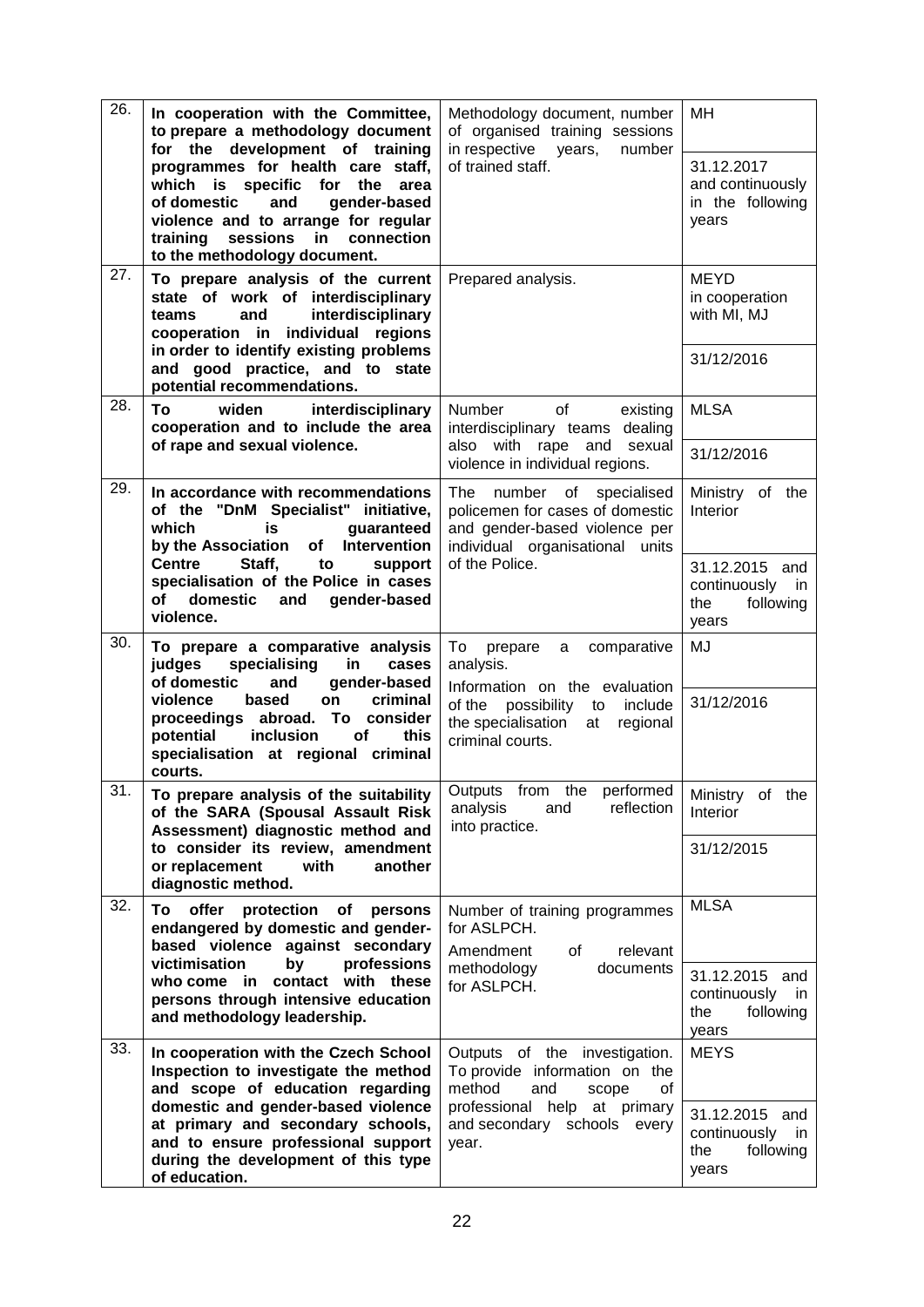## **Area 5: Society and domestic and gender-based violence**

#### Identified problems:

- Not enough attention is paid by relevant state administration authorities to primary prevention and campaigns against domestic and gender-based violence.
- Low awareness of the society about which institutions to contact in case of domestic and gender-based violence and how to protect yourself against this type of violence.
- Persisting high degree of tolerance towards domestic and gender-based violence and a high degree of occurrence of gender stereotypes.
- The educational system does not support primary prevention of pupils and learning about equality between women and men.
- There is a low awareness of the issue and gender-based violence amongst regional educational coordinators and methodologists for prevention.

#### Tasks for the area Society and Domestic and Gender-based Violence

|                   | <b>Task</b>                                                                                                                                                                                                                                                                                                                      | <b>Indicator</b>                                                                                                        | Gestor,<br>deadline                                                                             |
|-------------------|----------------------------------------------------------------------------------------------------------------------------------------------------------------------------------------------------------------------------------------------------------------------------------------------------------------------------------|-------------------------------------------------------------------------------------------------------------------------|-------------------------------------------------------------------------------------------------|
| $\overline{34}$ . | To<br>implement<br>government<br>a<br>information<br>campaign<br>about                                                                                                                                                                                                                                                           | Number of broadcast TV spots,<br>and<br>visitor<br>existence<br>rates                                                   | Office<br>of<br>the<br>Government                                                               |
|                   | the issue of domestic and gender-<br>violence<br>based<br>and<br><b>The</b><br>campaign<br>its consequences.<br>should comprise TV spots, websites<br>and additional promotional materials.                                                                                                                                      | for the<br>website.<br>campaign<br>Number<br>$\Omega$<br>distributed<br>promotional materials.                          | 31/12/2015                                                                                      |
| 35.               | the<br>occasion<br>16<br>On<br>of<br>days<br>of activism against violence against<br>media<br>women,<br>to<br>organise<br>broadcasts, specialised conferences<br>(in connection to the following tasks)<br>and additional programme in order<br>to increase awareness of domestic<br>and gender-based violence.                  | Number of organised events<br>and number of participants.                                                               | Office<br>of<br>the Government<br>cooperation<br>in.<br>with<br>MLSA,<br>MEYS, MI<br>31.12.2015 |
|                   |                                                                                                                                                                                                                                                                                                                                  |                                                                                                                         | and continuously<br>in the following<br>years                                                   |
| 36.               | conference<br>organise<br>To<br>a<br>for ASLPCH<br>staff<br>the<br>issue<br>on                                                                                                                                                                                                                                                   | Conference and the number of<br>participants.                                                                           | <b>MLSA</b>                                                                                     |
|                   | of domestic<br>gender<br>based<br>and<br>violence.                                                                                                                                                                                                                                                                               |                                                                                                                         | 31/12/2015                                                                                      |
| 37.               | conference<br>To<br>organise<br>a<br>on<br>the issue of rape.                                                                                                                                                                                                                                                                    | Conference and the number of<br>participants.                                                                           | Office<br>of<br>the Government                                                                  |
|                   |                                                                                                                                                                                                                                                                                                                                  |                                                                                                                         | 31/12/2015                                                                                      |
| 38.               | To organise a conference on the<br>issue<br>of<br>cyber<br>harassment<br>in connection<br>to<br>protection<br><b>of</b><br>persons affected by domestic and<br>gender-based violence and assisting<br>professions and officials involved<br>in tackling this forms of violence.<br>To publish collection of presented<br>papers. | Conference and the number of<br><b>Number</b><br>participants.<br>of<br>published<br>distributed<br>and<br>anthologies. | MI<br>in cooperation<br>with the Office of<br>the Government<br>31/12/2015                      |
|                   |                                                                                                                                                                                                                                                                                                                                  |                                                                                                                         |                                                                                                 |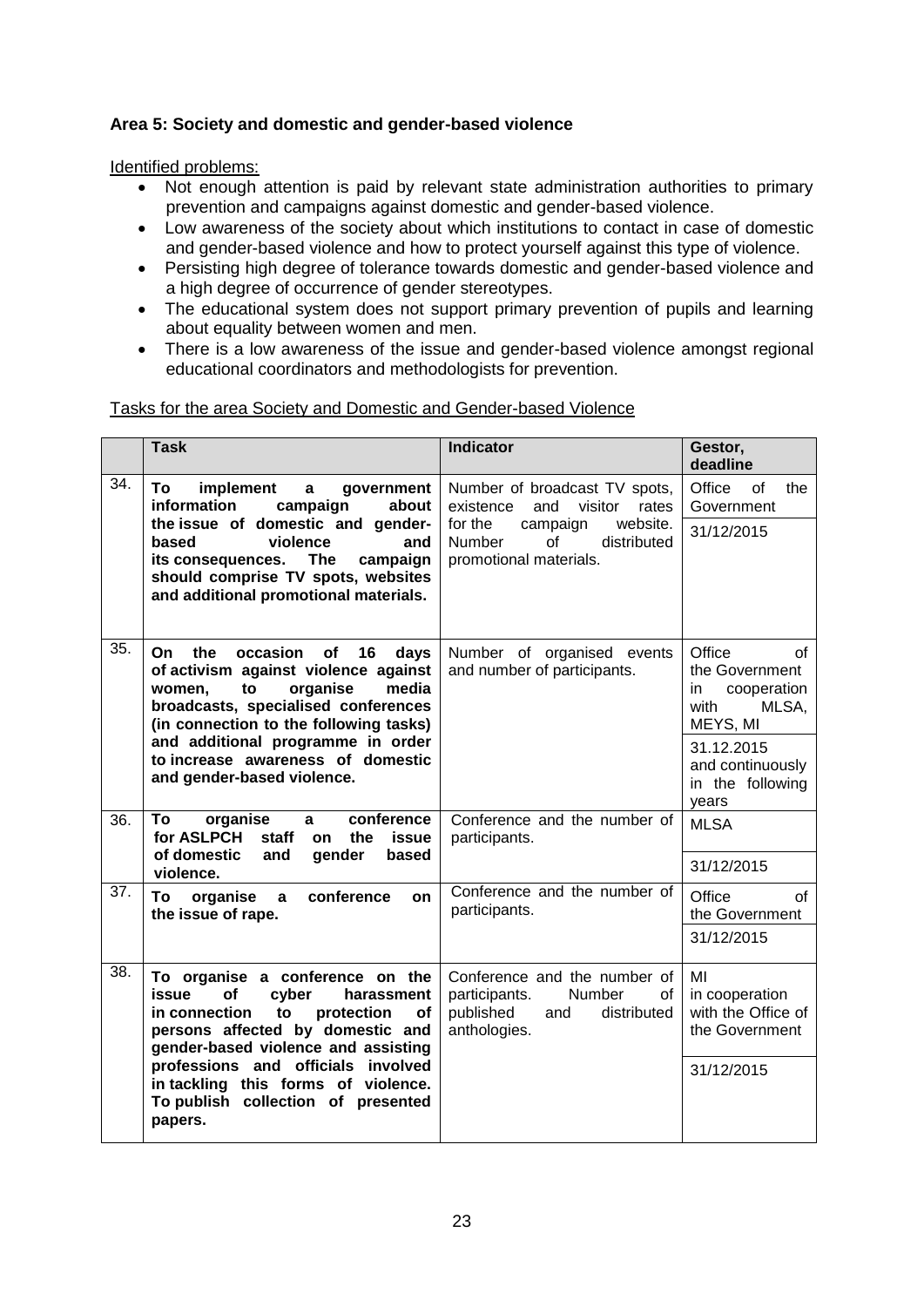| 39. | To organise a conference on child<br>custody and its various<br>options,<br>including<br>shared<br>custody,<br>in connection to domestic and gender-<br>based violence in the light of the Czech<br><b>ESLP</b><br>jurisdiction<br>law,<br>and comparisons made (e.g. Germany,<br>Austria, France, Spain, Great Britain<br>and the USA). To publish collection<br>of presented papers.                                             | Conference<br>and the number<br>of participants.<br>Number<br>of published<br>distributed<br>and<br>anthologies.                                                                                                                                          | <b>MLSA</b><br>in cooperation<br>with the Office of<br>the Government<br>31/12/2016     |
|-----|------------------------------------------------------------------------------------------------------------------------------------------------------------------------------------------------------------------------------------------------------------------------------------------------------------------------------------------------------------------------------------------------------------------------------------|-----------------------------------------------------------------------------------------------------------------------------------------------------------------------------------------------------------------------------------------------------------|-----------------------------------------------------------------------------------------|
| 40. | conference<br>Т٥<br>organise<br>a<br>on domestic<br>gender-based<br>and<br>violence<br>regional<br>school<br>for<br>coordinators<br>and<br>prevention<br>coordinators, school methodologists<br>and<br>prevention<br>methodologists.<br>To publish collection of presented<br>papers.                                                                                                                                              | Conference and the number of<br>participants.<br>Number<br>οf<br>published<br>distributed<br>and<br>anthologies.                                                                                                                                          | <b>MEYS</b><br>in.<br>cooperation with<br>the Office of the<br>Government<br>31/12/2016 |
| 41. | To determine as one of the priorities<br>elimination of gender stereotypes in<br>society during the amendment of the<br>State Cultural Policy for 2015-2020.                                                                                                                                                                                                                                                                       | The<br>method<br>of<br>reflecting<br>priorities for the<br>elimination<br>of gender stereotypes in society<br>as part of the State Cultural<br>Policy for 2015 - 2020 and<br>a description<br>of<br>measures<br>implemented<br>in<br>respective<br>years. | <b>MC</b><br>31.12.2015<br>and continuousl<br>y in the following<br>years               |
| 42. | To reflect the issue of<br>equality<br>women<br>between<br>and<br>women<br>and elimination<br>of<br>gender<br>stereotypes as a horizontal principle<br>in the grants policy for culture.                                                                                                                                                                                                                                           | The description of methods<br>to enforce the issue of equality<br>between<br>and<br>men<br>women<br>and to eliminate<br>gender<br>stereotypes<br>horizontal<br>as<br>a<br>principle in respective<br>grants<br>programme of the Ministry of<br>Culture.   | <b>MC</b><br>31.12.2017<br>and continuously<br>in the following<br>years                |
| 43. | conference<br>To<br>organise<br>$\mathbf{a}$<br>on therapeutic<br>interventions<br>for violent persons<br>in case<br>of domestic<br>and<br>gender-based<br>different forms<br>violence and<br>on<br>of domestic<br>gender-based<br>and<br>violence in families and the ways<br>of tackling the issue.                                                                                                                              | Conference<br>and<br>the number<br>of participants.                                                                                                                                                                                                       | <b>MLSA</b><br>in cooperation<br>with the Office of<br>the Government<br>31/12/2016     |
| 44. | In cooperation with the Committee,<br>to arrange<br>for<br>the<br>creation<br>and publication of an appendix to the<br><b>Recommendations</b><br><b>Methodology</b><br>for Prevention<br>for<br><b>Primary</b><br>and Secondary<br><b>School</b><br><b>Teachers</b><br>in order to recognise and tackle<br>cases of<br>domestic<br>and<br>spousal<br>violence<br>relationships<br>in<br>the<br>experienced by pupils and students. | Methodology recommendations.<br>Publication of recommendations.                                                                                                                                                                                           | <b>MEYS</b><br>31/12/2015                                                               |
| 45. | Organise<br>conferences,<br>seminars<br>and training<br>programmes                                                                                                                                                                                                                                                                                                                                                                 | Number<br>of<br>conferences,<br>seminars<br>and<br>training                                                                                                                                                                                               | <b>MEYS</b>                                                                             |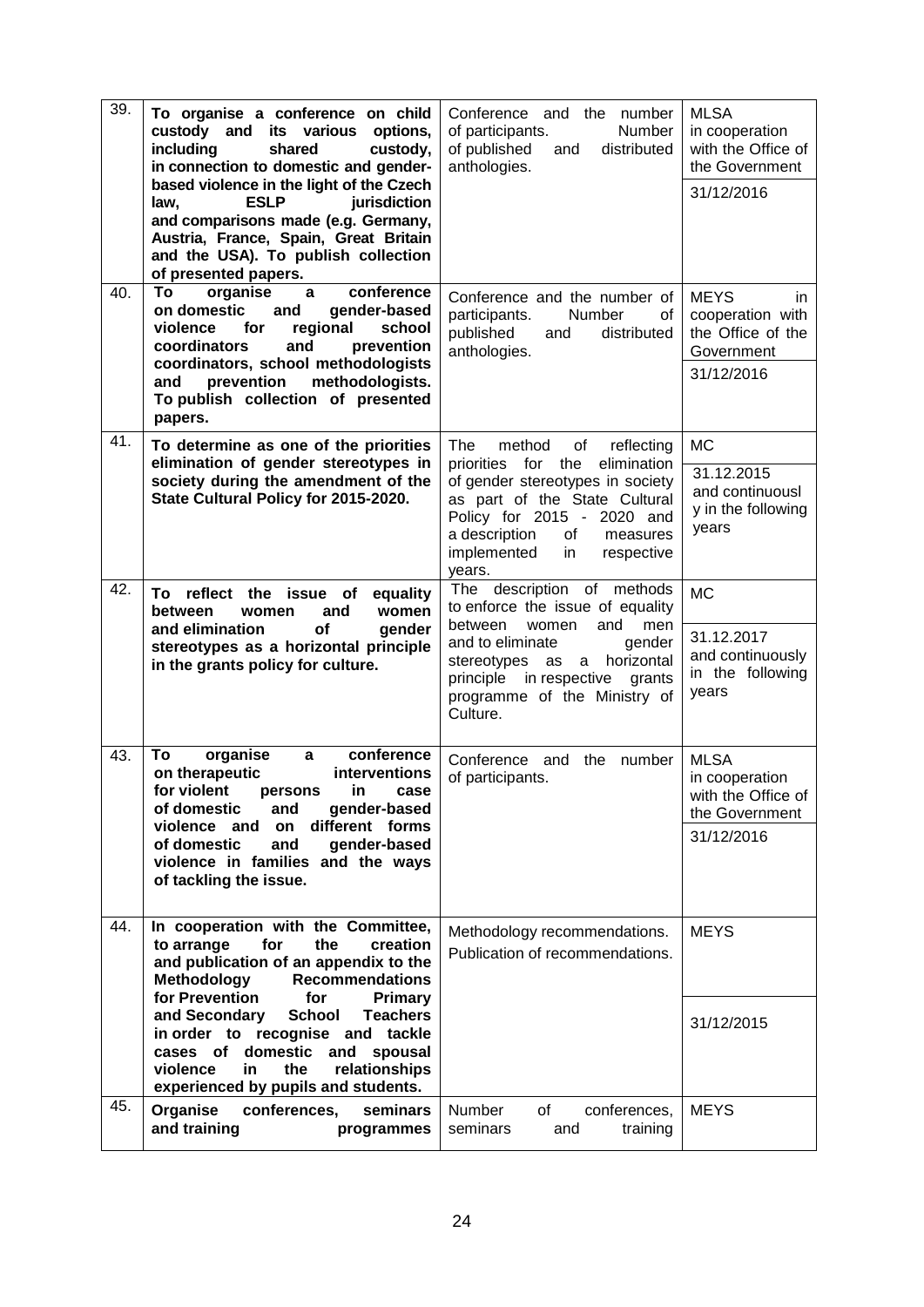|                                                                                                                                                                                                           | to continuously support<br>further<br>education of educational advisors<br>school<br>methodologists<br>for<br>and<br>prevention with regard to domestic<br>and spousal violence.                                                                                                                                | programmes for the prevention<br>domestic<br>of<br>and<br>spousal<br>violence for respective years.     | 2015<br>and<br>continuously<br>in<br>the<br>following<br>years |
|-----------------------------------------------------------------------------------------------------------------------------------------------------------------------------------------------------------|-----------------------------------------------------------------------------------------------------------------------------------------------------------------------------------------------------------------------------------------------------------------------------------------------------------------|---------------------------------------------------------------------------------------------------------|----------------------------------------------------------------|
| 46.                                                                                                                                                                                                       | <b>During</b><br>regular<br>a<br>review<br>of<br>the Framework<br><b>Educational</b><br>Programme for "Civics" classes in<br>primary education, to include a<br>separate area of "Equality between                                                                                                              | Amended<br>framework<br>educational<br>programme<br>for primary education.                              | <b>MEYS</b>                                                    |
|                                                                                                                                                                                                           | <b>Women</b><br>and men"<br>into<br>primary<br><b>Framework</b><br>education<br>in the<br>Educational Programme which will<br>also cover elimination<br>of gender<br>issue<br>stereotypes<br>and<br>the<br><b>of</b><br>domestic and gender-based violence.                                                     |                                                                                                         | 31/12/2015                                                     |
| 47.                                                                                                                                                                                                       | <b>During</b><br>regular<br>$\mathbf{a}$<br>review<br>οf<br>the Framework<br><b>Educational</b><br>Programmes for technical colleges                                                                                                                                                                            | Adjusted framework educational<br>for<br>technical<br>programmes<br>colleges and grammar schools.       | <b>MEYS</b>                                                    |
|                                                                                                                                                                                                           | and grammar schools, to include<br>a separate topic of equality between<br>women and men and prevention<br>gender-based<br>of domestic<br>and<br>violence.                                                                                                                                                      |                                                                                                         | 31/12/2015                                                     |
| 48.                                                                                                                                                                                                       | To consider presenting a project as<br>part of the Operational Programme<br>Employment (or another operational                                                                                                                                                                                                  | Description of steps leading to<br>the<br>presentation<br>and implementation of projects.               | MJ                                                             |
|                                                                                                                                                                                                           | programme)<br>that<br>would<br>lead<br>and<br>distribution<br>to creation<br>οf<br>leaflets for the public about their<br>rights and duties during criminal<br>proceedings connected to domestic<br>gender-based violence.<br>and<br>To.<br>cooperate with the Committee during<br>the preparation of leaflets. | <b>Number</b><br>format<br>and<br>of distributed leaflets.                                              | 31/12/2017                                                     |
| 49.                                                                                                                                                                                                       | Preparation, printing and distribution<br>of information leaflets for the public<br>domestic<br>and<br>gender-based<br>on<br>violence in surgeries. Preparation,<br>distribution<br>printing<br>and                                                                                                             | Number of distributed leaflets<br>in surgeries and institutions run<br>by providers of social services. | MH, MLSA<br>in<br>cooperation<br>with the MJ                   |
| of information leaflets for the public<br>domestic<br>and<br>gender-based<br>on<br>social<br>services<br>violence<br>in<br>institutions<br>according<br>to the recommendations<br>of<br>the<br>Committee. |                                                                                                                                                                                                                                                                                                                 | 31/12/2017                                                                                              |                                                                |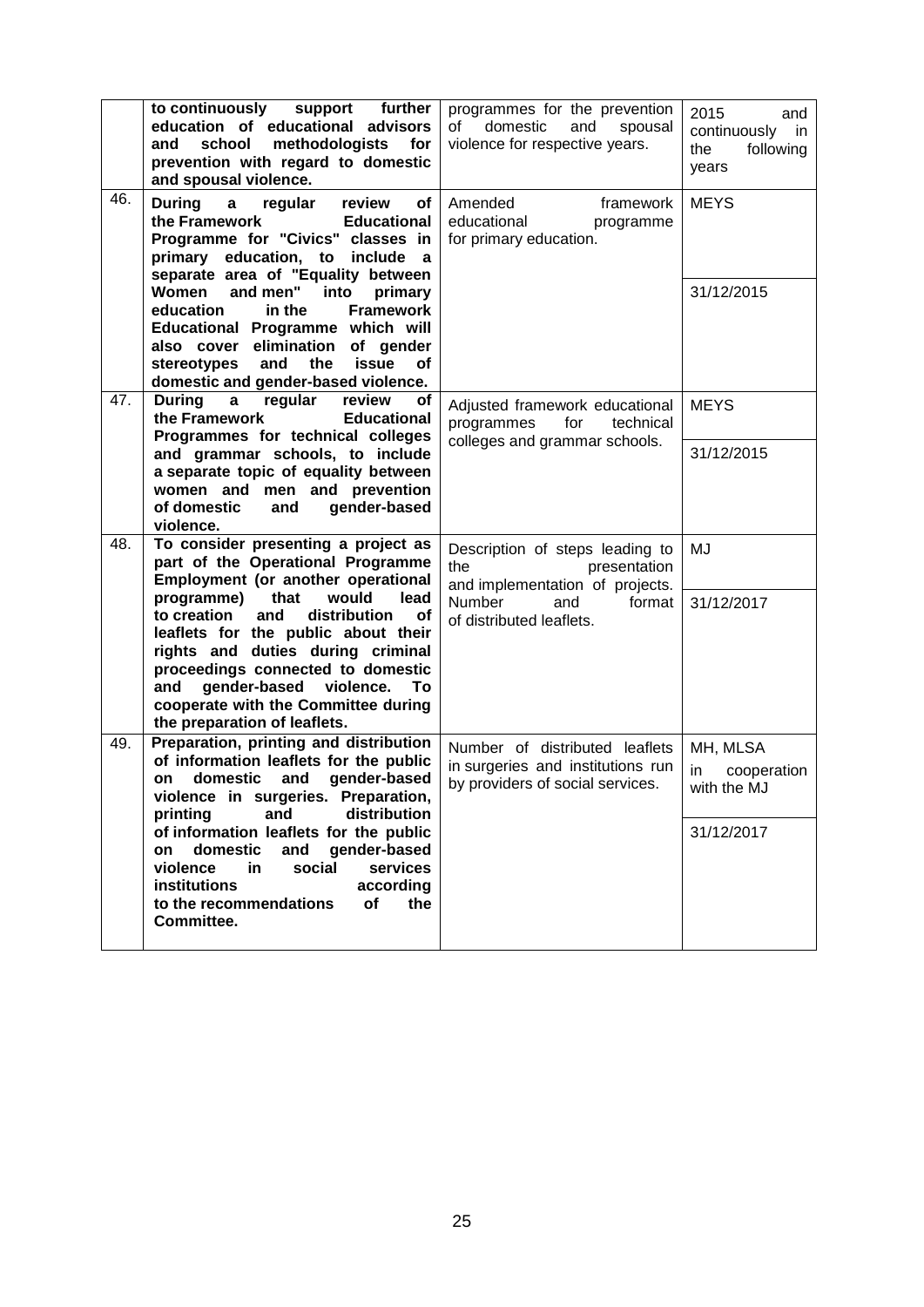## <span id="page-25-0"></span>**Area 6: Analysis, study and data collection**

Identified problems:

- Analytical and research activities focusing on the area of domestic and gender-based violence by the state authorities are insufficient, and often substituted by the work of NGOs or international organisations.
- Relevant authorities do not have a comprehensive overview of many fundamental areas connected to the prevention of domestic and gender-based violence and helping the victims.
- No system for collection of data on domestic and gender-based violence in healthcare.
- No research on specific forms of gender-based violence (such as e.g. female circumcision).

#### Tasks for the area of Analysis, Studies and Data Collection:

|     | Task                                                                                                                                                                                                                                                                              | <b>Indicator</b>                                | Gestor,<br>deadline                                                                              |
|-----|-----------------------------------------------------------------------------------------------------------------------------------------------------------------------------------------------------------------------------------------------------------------------------------|-------------------------------------------------|--------------------------------------------------------------------------------------------------|
| 50. | To coordinate analytical activities<br>focusing on the area of domestic<br>and gender-based violence. To carry                                                                                                                                                                    | implemented<br><b>Number</b><br>of<br>analysis. | Office<br>of<br>the<br>Government                                                                |
|     | out at least 4 analysis, including<br>the analysis of economic impact<br>of domestic violence; the brief shall<br>be defined by the working group<br>of the Committee.                                                                                                            |                                                 | 31/12/2016                                                                                       |
| 51. | To carry out analysis of the number<br>of death related to domestic violence                                                                                                                                                                                                      | Implemented research.                           | MJ                                                                                               |
|     | in the last 6 years using available<br>police and judicial data.                                                                                                                                                                                                                  |                                                 | 31/12/2017                                                                                       |
| 52. | <b>of</b><br>carry out<br>analysis<br>how<br>To<br>the media<br>depicted<br>cases<br>of domestic, spousal and<br>sexual<br>including<br>violence.<br>potential<br>recommendations.<br>analysis<br>The<br>should cover the last couple of years<br>and it should focus on the most | Implemented analysis.                           | Office<br>of<br>the<br>Government,<br>МC<br>in.<br>cooperation with<br><b>MEYS</b><br>31/12/2017 |
|     | audiovisual<br>media<br>popular<br>and the most widely read printed<br>media.                                                                                                                                                                                                     |                                                 |                                                                                                  |
| 53. | analysis<br>To<br>carry<br>out<br>meta<br>of the research<br>domestic<br>and<br>of                                                                                                                                                                                                | Implemented meta analysis.                      | Office<br>of<br>the<br>Government                                                                |
|     | gender-based violence in the CR<br>European<br>and selected<br>countries.<br>Based on the analysis<br>to state<br>recommendations<br>for<br>further<br>research and collection<br>of data<br>on domestic<br>and<br>gender-based<br>violence.                                      |                                                 | 31/12/2015                                                                                       |
| 54. | To process a study on accessibility<br>specialised<br>social<br>of<br>services<br>for victims of domestic and other<br>forms of<br>gender-based<br>violence                                                                                                                       | Implemented study.                              | <b>MLSA</b>                                                                                      |
|     | recommendations<br>with regard<br>to<br>of the<br><b>Council</b><br>оf<br><b>Europe</b><br>on the minimum<br>accessibility<br>οf<br>these services.                                                                                                                               |                                                 | 31/12/2015                                                                                       |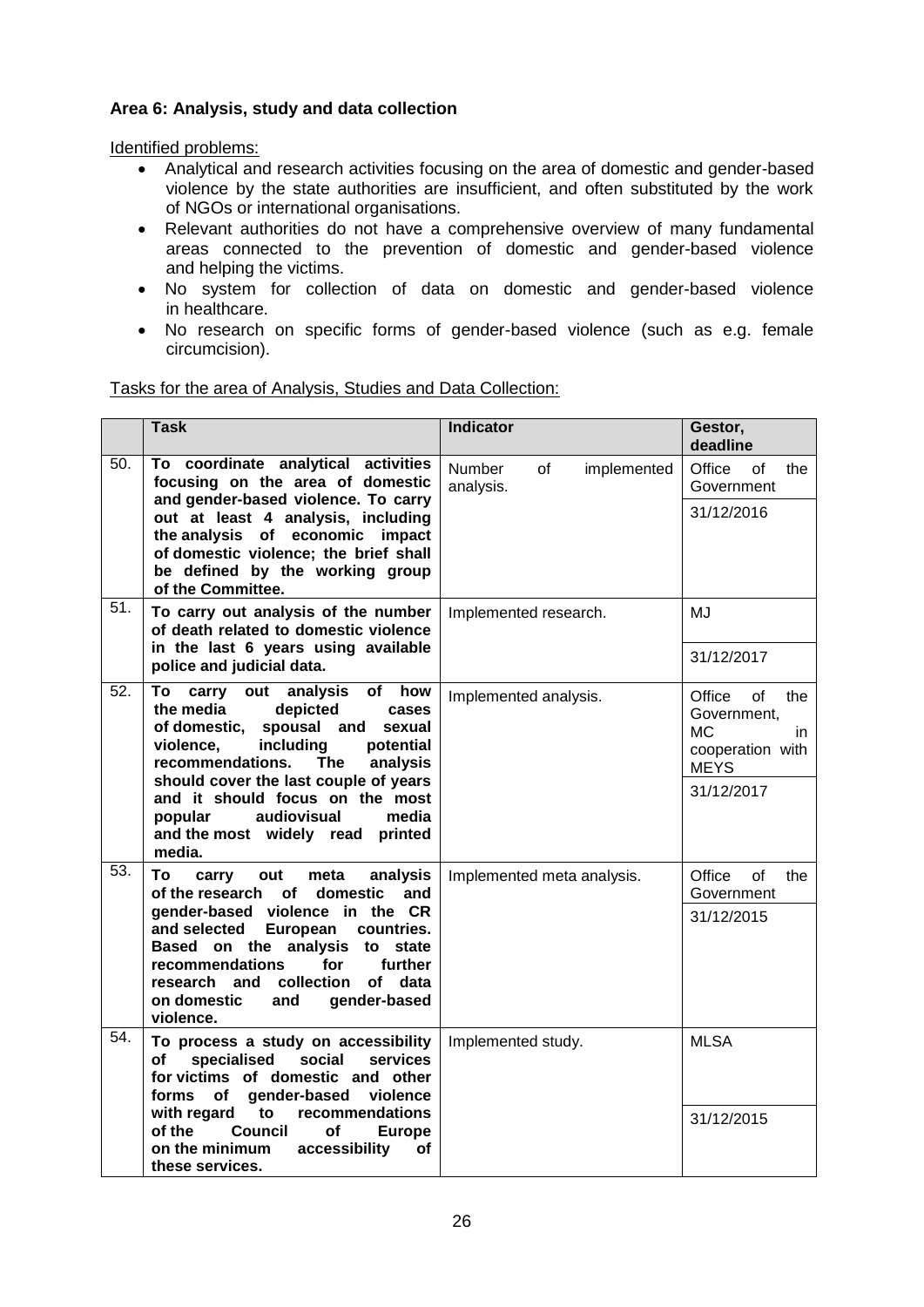<span id="page-26-0"></span>

| 55.<br>regular and<br>detailed<br>To ensure<br>collection of statistical data, divided<br>in<br>healthcare<br>gender,<br>by the set of the set of the set of the set of the set of the set of the set of the set of the set of the set o<br>in connection<br>to<br>domestic<br>and gender-based violence<br>and<br>regular evaluation of such data. | Existence<br>of<br>the<br>system<br>of collection of statistical data<br>and its annual evaluation.                                             | MH                                                          |                                                                    |
|-----------------------------------------------------------------------------------------------------------------------------------------------------------------------------------------------------------------------------------------------------------------------------------------------------------------------------------------------------|-------------------------------------------------------------------------------------------------------------------------------------------------|-------------------------------------------------------------|--------------------------------------------------------------------|
|                                                                                                                                                                                                                                                                                                                                                     |                                                                                                                                                 | 31.12.2016<br>and continuously<br>in the following<br>years |                                                                    |
| 56.                                                                                                                                                                                                                                                                                                                                                 | universities<br>Τo<br>recommend<br>to<br>to reflect in their advisory services                                                                  | Implemented recommendations<br>and distribution method      | <b>MEYS</b>                                                        |
|                                                                                                                                                                                                                                                                                                                                                     | and internal regulations the issue<br>of sexual harassment by university<br>teachers<br>students,<br>and<br>the management.                     |                                                             | 31/12/2016                                                         |
| 57.                                                                                                                                                                                                                                                                                                                                                 | To prepare a sociological analysis<br>of experiences of migrants in the<br>Czech Republic with gender-based<br>(including<br>violence<br>female | Prepared<br>analysis,<br>stating<br>recommended measures.   | Office<br>the<br>Ωf<br>Government<br>cooperation<br>in.<br>with MI |
|                                                                                                                                                                                                                                                                                                                                                     | circumcision) committed in the Czech<br>Republic and the country of origin.                                                                     |                                                             | 31/12/2016                                                         |
| 58.                                                                                                                                                                                                                                                                                                                                                 | To carry out a research of judicial<br>decisions on education and alimony<br>when both parents ask for child's                                  | Implemented<br>research.<br>Publication of recommendations. | Office<br>0f<br>the<br>Government                                  |
|                                                                                                                                                                                                                                                                                                                                                     | custody.                                                                                                                                        |                                                             | 31/12/2016                                                         |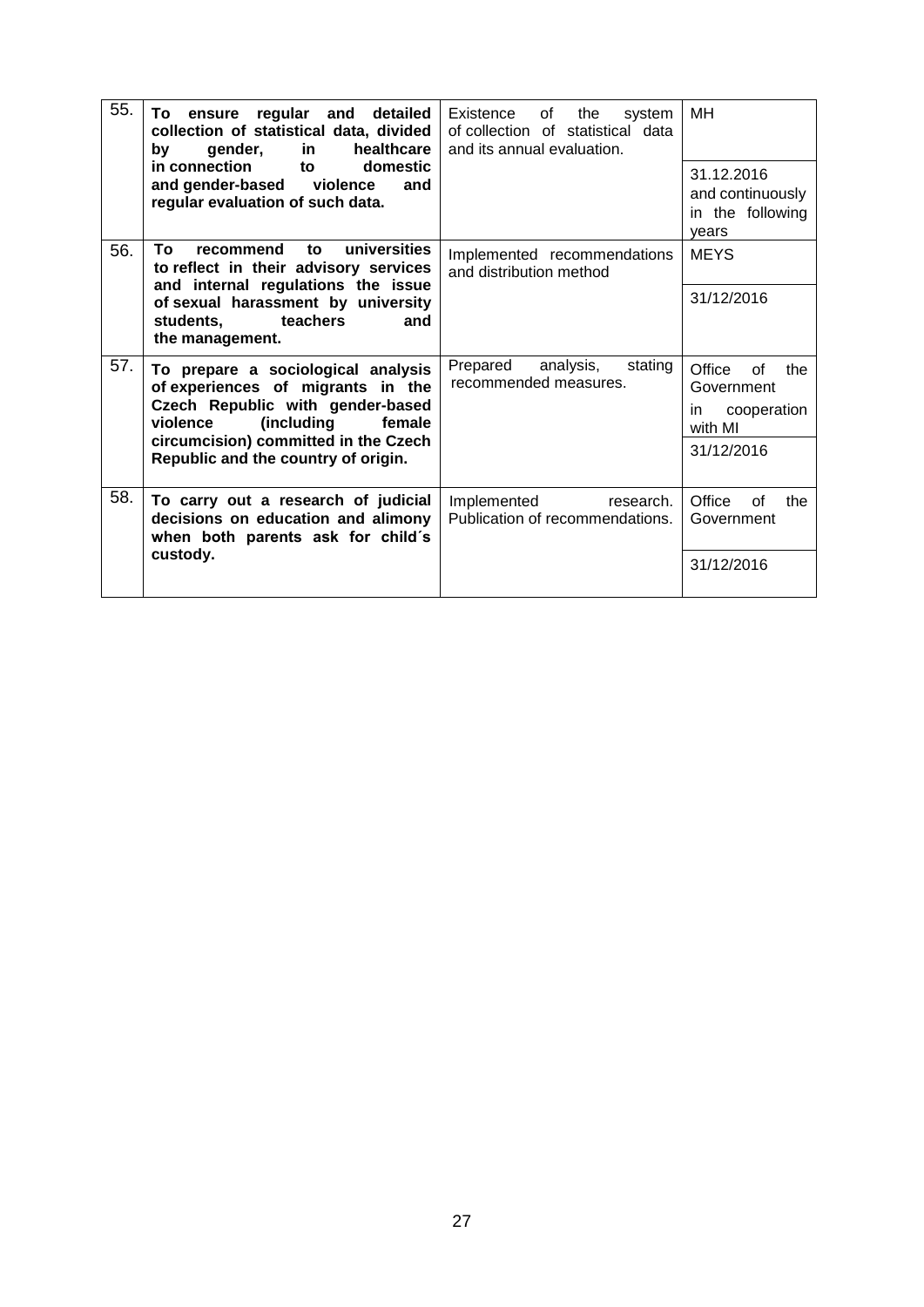## **Area 7: Legislation**

Persisting issues in legislation:

- The process of ratification of the Istanbul Convention has not yet started.
- Their inability to receive the stipulated alimony has serious negative impacts on persons endangered by domestic and gender-based violence.
- The current organisation of benefits to provide extraordinary immediate help to persons endangered by domestic and gender-based violence is not efficient.
- The experience of the Committee shows that the quality of expert opinions in case of domestic and gender-based violence is low in some cases.
- The duty of the ASLPCH to ensure access to professional therapeutic help to children living in families endangered by domestic and gender-based violence and the duty to arrange for assisted contact is not anchored in the legislation.
- Intervention centres cannot offer social services to violent persons.
- The alternative punishment, consisting of the duty to undergo therapeutic interventions, is not sufficiently imposed on perpetrators of domestic and genderbased violence. This option does not even exist for infringement proceedings.
- The possibility of imposing protective measures, consisting of an entrance ban to certain areas or coming close to certain persons, does not exist in infringement proceedings.
- The current legal definition of the criminal offence of rape does not provide sufficient protection against all forms of sexual attacks without the consent of the other person.

**Task Indicator Gestor, deadline** 59. **To ensure preparation of background materials to sign and ratify the Istanbul Convention.** To present the background materials for interdepartmental discussion on the readiness of the CR to join the Istanbul Convention. MJ in cooperation with MI and GO 30/06/2015 60. **To present to the Czech Government legislation that will set up standards for expert opinions and will make experts liable for poor quality expert opinions.** Presented bill to the Czech Government. MJ 31/12/2015 61. **To adopt a law on substitute alimony.** Presented bill to the Czech Government. MLSA 31/12/2016 62. **To anchor the provisions of benefits for extraordinary immediate aid to persons affected by domestic and gender-based violence in connection to their hard economic and social situation, for example by updating Act 111/2006 Coll., on assistance in material need, so that persons endangered by domestic and gender-based**  violence could **persons in material need.** Presenting the bill to the Czech Government, alternatively publishing relevant methodology instructions of the MLSA. MLSA 31/12/2017

#### Tasks for the area of Legislation: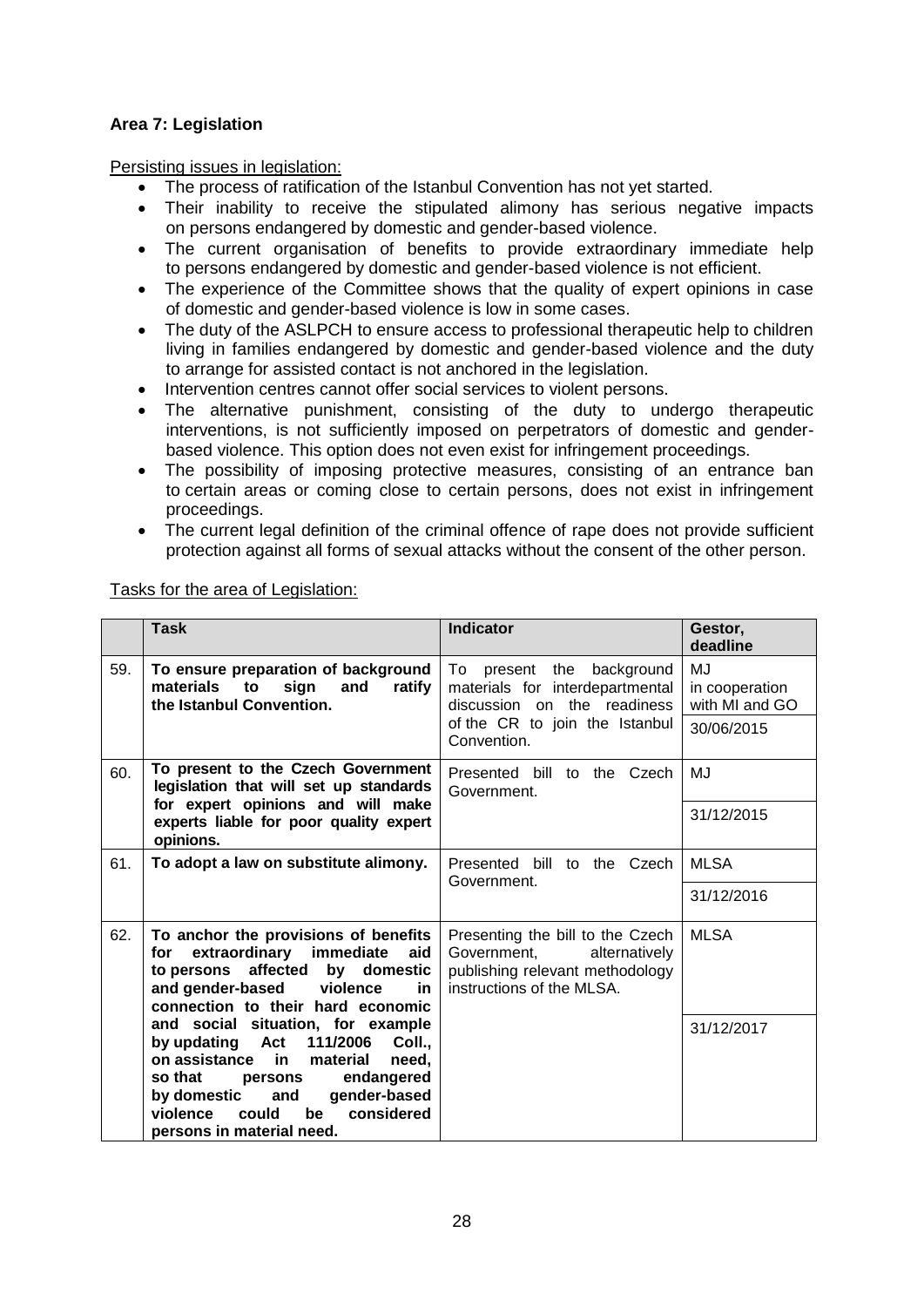| 63. | The Act, setting forth the work<br>of ASLPCH, will anchor its<br>duty<br>to make professional therapeutic care<br>children<br>available for all<br>living<br>in families<br>affected<br>by domestic<br>violence and gender-based violence<br>in cooperation with intervention                      | Anchoring this duty in Act<br>359/1999<br>Coll.,<br>social<br>on.<br>and legal protection of children<br>(or in subsequent act). | <b>MLSA</b><br>31/12/2016          |
|-----|----------------------------------------------------------------------------------------------------------------------------------------------------------------------------------------------------------------------------------------------------------------------------------------------------|----------------------------------------------------------------------------------------------------------------------------------|------------------------------------|
|     | centres and specialised centres.                                                                                                                                                                                                                                                                   |                                                                                                                                  |                                    |
| 64. | anchor the legislative duty<br>To<br>of ASLPCH to arrange for assisted<br>$38$ of<br>violent<br>contact<br>parents                                                                                                                                                                                 | Widening this duty in Act<br>359/1999<br>social<br>Coll.,<br>on                                                                  | <b>MLSA</b>                        |
|     | and children in case of domestic<br>and gender-based<br>violence<br>(assuming the child has the need)<br>specialised, professional<br>using<br>centres.                                                                                                                                            | and legal protection of children<br>(or in subsequent act).                                                                      | 31/12/2015                         |
| 65. | To<br>update Act 273/2008<br>Coll<br>on the Police of the Czech Republic,<br>so that children living in families                                                                                                                                                                                   | Presented bill to the Czech<br>Government.                                                                                       | Ministry of the<br>Interior        |
|     | affected<br>domestic<br>violence<br>are considered<br>affected<br>persons<br>by domestic violence ex lege.                                                                                                                                                                                         |                                                                                                                                  | 31/12/2015                         |
| 66. | During the amendment<br>of Act<br>108/2006 Coll., on social services,<br>to define as a target group violent                                                                                                                                                                                       | Definition of violent<br>persons<br>and relevant basic activities in<br>Act 108/2006 Coll. on social                             | <b>MLSA</b>                        |
|     | in<br>of<br>domestic<br>persons<br>cases<br>and gender-based<br>violence,<br>and<br>to define<br>activities<br>basic<br>of therapeutic intervention for violent<br>persons so that this type of social<br>services can also be provided to the<br>provider/founder of the intervention<br>centres. | services.                                                                                                                        | 31/12/2016                         |
| 67. | To anchor the duty of the police force<br>provide expulsed<br>persons<br>to<br>with information<br>available<br>on<br>therapeutic interventions for violent                                                                                                                                        | To anchor this duty in Act<br>273/2008 Coll., on the Police of<br>the Czech Republic.                                            | Ministry of the<br><b>Interior</b> |
|     | persons in Act 273/2008 Coll,<br>on the Police of the Czech Republic.                                                                                                                                                                                                                              |                                                                                                                                  | 31/12/2017                         |
| 68. | To anchor the duty of ASLPCH to<br>participate in therapeutic<br>interventions for violent persons in<br>order to equip these persons with                                                                                                                                                         | To anchor this duty in relevant<br>legislation<br>methodology<br>and<br>instructions.                                            | <b>MLSA</b>                        |
|     | suitable parental competencies for<br>parent-child relationships.                                                                                                                                                                                                                                  |                                                                                                                                  | 31/12/2017                         |
| 69. | incorporate<br>into<br>the<br>Act<br>To<br>protective<br>on Offences<br>measures<br>imposing<br>to enable<br>the<br>duty                                                                                                                                                                           | Presented bill to the Czech<br>Government.                                                                                       | Ministry of the<br>Interior        |
|     | to undergo therapeutic intervention<br>violent<br>for<br>persons<br>in<br>case<br>of domestic<br>gender-based<br>and<br>violence.                                                                                                                                                                  |                                                                                                                                  | 31/12/2015                         |

 $\overline{\phantom{a}}$  $38$  For definition of assisted contact see Chapter 1.4